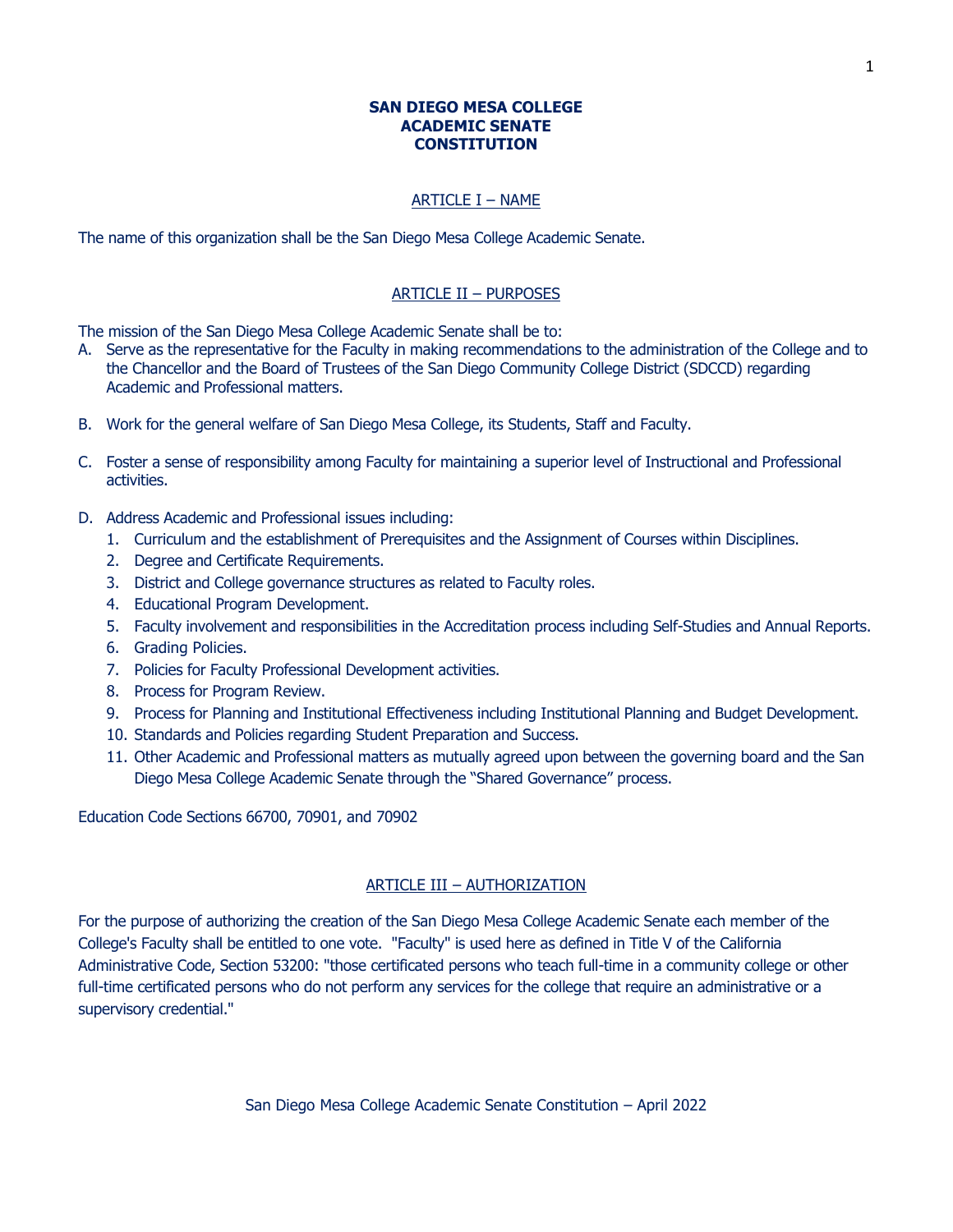#### ARTICLE IV – OFFICERS

### SECTION 1 - OFFICERS:

- A. The officers of the Senate and the Senate Executive Committee shall be:
	- 1. President
	- 2. President Elect and/or Vice President
	- 3. Immediate Past President
	- 4. Secretary
	- 5. Treasurer
	- 6. Senator**-**at**-**Large (Two Positions)
	- 7. Faculty Chair of the Academic Affairs Committee
	- 8. Faculty Chair of the Committee of Chairs (COC)
	- 9. Faculty Chair of the Professional Advancement Committee (PAC)
	- 10. Faculty Co-Chair of the Career Technical Education (CTE) Committee
	- 11. Faculty Co-Chair of the Curriculum Review Committee (CRC)
	- 12. Faculty Co-Chair of the Program Review Committee (PRC)

### SECTION 2 - DUTIES:

The duties of the Senate Executive officers shall be as specified in the Bylaws to this Constitution.

#### SECTION 3 - ELECTIONS:

Nominations and elections of all Senate elected positions shall be in accordance with the Education Code of California.

- A. All elections and polls conducted by the Committee on Elections shall be by secret ballot.
	- 1. Adequate precautions shall be taken to ensure that only bona fide members of the electorate are permitted to cast votes.
	- 2. The Committee on Elections should also take steps to maximize voter participation.
- B. The electorate shall be composed of all active tenured/tenure-track members of the Faculty and all Adjunct Faculty Representatives elected to the Senate.
- C. The Committee on Elections shall investigate and confirm that an individual meets the eligibility requirements for an elected position before his/her name is placed on the ballot.
- D. The Chair of the Committee on Elections shall maintain a record of all elections and polls.
	- 1. The Chair of the Committee on Elections shall turn over the records to the Senate Secretary at the conclusion of his/her term of office.
- E. The nominee receiving the most votes cast by the eligible electorate shall be declared elected.
- F. Eligibility:
	- 1. President Elect:
		- a. Any member of the Faculty who would be tenured at the beginning of the term and is eligible for election to the Senate shall be eligible for nomination for the office of President.
			- One**-**year term as President Elect
			- Two-year term as President
			- One-year term as Immediate Past President
		- b. Any active tenure member of the Faculty eligible for election to the Senate shall be eligible for nomination to the office of Vice President.
	- 2. Vice President:
		- a. Any active tenure member of the Faculty eligible for election to the Senate shall be eligible for nomination to the office of Vice President.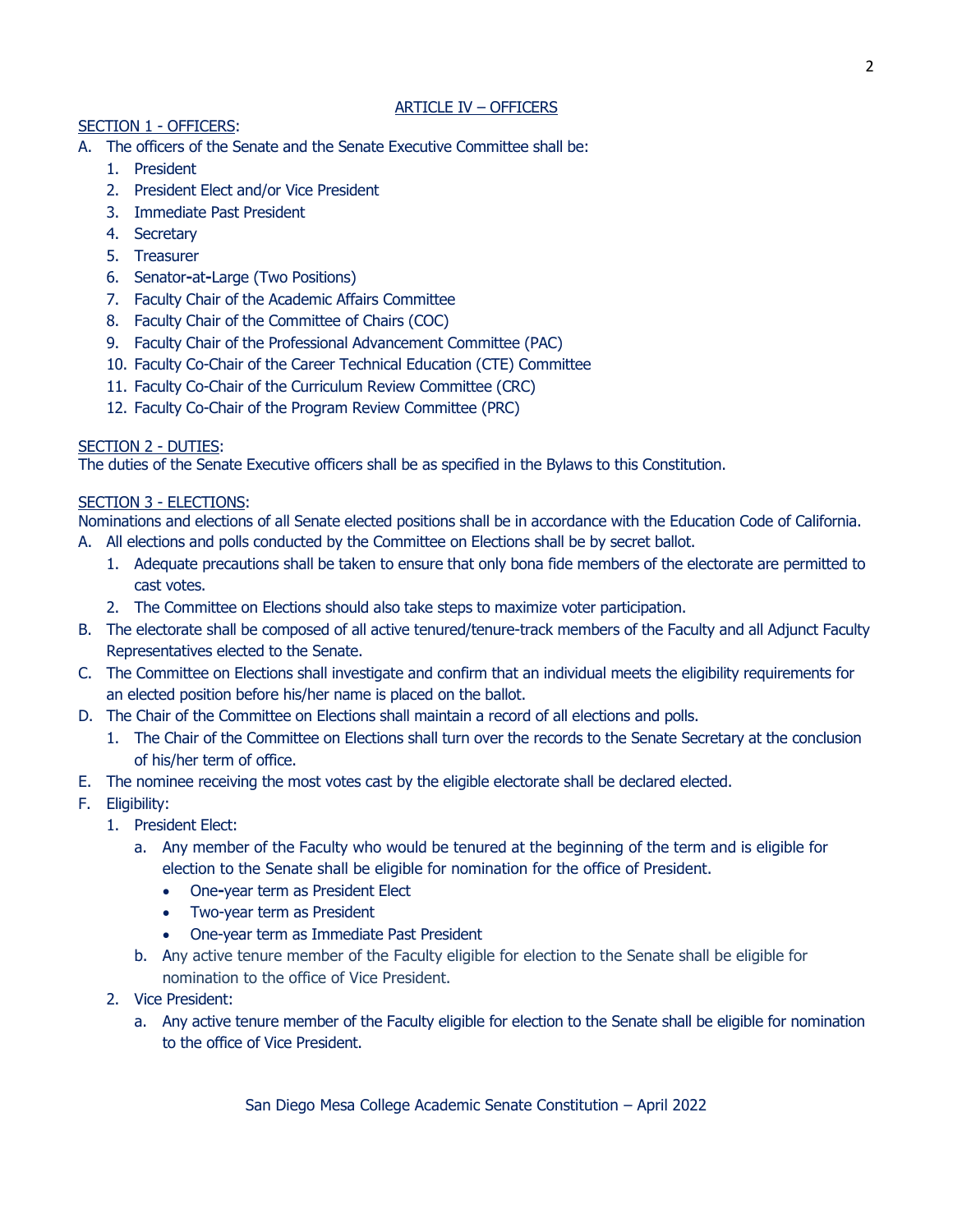- 3. Secretary/Treasurer/Senator at Large:
	- a. Any active tenured/tenure-track member of the Faculty eligible for election to the Senate shall be eligible for nomination to the offices of Secretary**,** Treasurer and Senator at Large.
- G. Nominations:
	- 1. Nominations for President Elect, Vice President, Secretary, Treasurer and Senator-at-Large shall be open on the first working day after February 15<sup>th</sup>.
	- 2. The Committee on Elections establishes a list eligible of nominees.
	- 3. No Faculty member shall be included on any list of nominees without their consent.
- H. Elections:
	- 1. The Committee on Elections shall prepare ballots with the list of eligible nominees.
	- 2. The Committee on Elections shall conduct an election in accordance to established procedures.
		- a. The Committee on Elections shall report the election results to the Senate Executive Committee as soon as possible.
	- 3. The Senate Executive Committee will immediately publish the election results.
- I. Schedule of Elections:
	- 1. The regular annual election of Senate officers shall be completed at least three (3) weeks before the first meeting of the Senate in April.
	- 2. One Secretary shall be elected in odd numbered years.
	- 3. One Treasurer shall be elected in even numbered years.
	- 4. One Senator-at-Large shall be elected in odd numbered years.
	- 5. One Senator-at-Large shall be elected in even numbered years.
	- 6. The Faculty Chair of the Academic Affairs Committee shall be elected in even numbered years.
	- 7. The Faculty Chair of the Committee of Chairs shall be elected in odd numbered years.
		- a. Elections for the Chair of the Committee of Chairs (COC) shall be held one month following the month specified in the Faculty Collective Bargaining Agreement (CBA) for the election of Department Chairs.
	- 8. The Faculty Chair of the Professional Advancement Committee (PAC) shall be elected in even numbered years.
	- 9. The Faculty Co-Chair of the Curriculum Review Committee (CRC) shall be elected in even numbered years.
	- 10. The Faculty Co-Chair of the Program Review Committee (PRC) shall be elected in even numbered years.
	- 11. All elections shall take place during the spring semester and the term of office shall begin at the start of the following fall semester.
	- 12. Elected officers may not serve while in non-faculty administrative roles, on a Leave of Absence, or on Sabbatical.
- J. In the event that no one is nominated or accepts the nomination for a Senate Officer position, the Senate Executive Committee may appoint any member of the Faculty eligible for election to the Senate.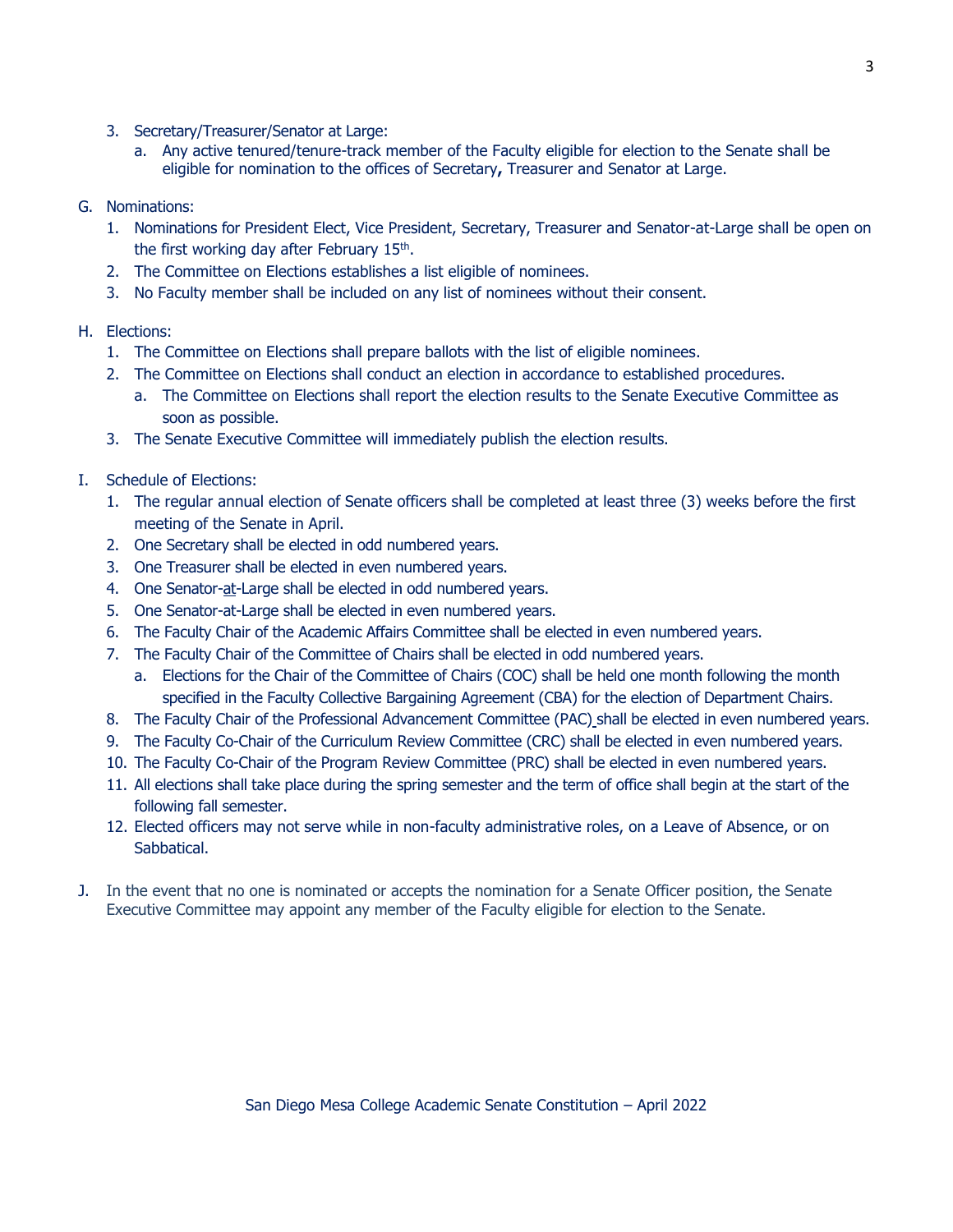#### 4

#### SECTION 4 – TERMS OF SERVICE:

- A. The President shall serve a two-year term:
	- 1. The President shall serve as Immediate Past President for an additional year after his/her term ends. a. The Immediate Past President shall not be eligible for another elective office during his/her term.
- B. The President Elect shall be elected in the spring semester and serve a one-year term at the start of the following fall semester before taking office as President.
- C. The Vice President shall be elected the year before the President Elect becomes President and serve a two- year term coinciding with that of the President.
- D. The Secretary and Treasurer shall be elected for two year terms and continue to serve as long as they are reelected, without any term limits.
- E. The two Senators- at -Large shall be elected for two-year terms in alternating years.
- F. The Faculty Chair of the Academic Affairs Committee shall be elected for a two-year term by the Faculty members of the committee.
- G. The Faculty Chair of the Committee of Chairs (COC) shall be elected for a two- year term by committee members from the pool of outgoing, continuing and newly elected Department Chairs.
	- 1. No person shall serve in this position for more than two consecutive terms.
	- 2. Anyone completing their first term as Chair of Chairs is eligible to run for a second term.
- H. The Faculty Chair of the Professional Advancement Committee (PAC) shall be elected for a two-year term by the Faculty members of the committee
- I. The Faculty Co-Chair of the Career Technical Education (CTE) Committee shall be elected for a three-year term by the Faculty members of the committee.
- J. The Faculty Co-Chair of the Curriculum Review Committee (CRC) shall be elected for a two-year term by the Faculty members of the committee.
- K. The Faculty Co-Chair of the Program Review Committee (PRC) shall be elected for a two-year term by the Faculty members of the committee.

### SECTION 5 – VACANCIES:

- A. President:
	- 1. When the President of the Senate resigns or cannot complete their term, the President Elect shall serve out the remainder of the term.
		- a. During terms without a President Elect, the Immediate Past President shall assume the duties of the President until a President Elect is elected.
		- b. The previous Past President will be appointed to serve if the Immediate Past President resigns or cannot complete their term.
- B. Others:
	- 1. When any Senate Executive Committee Officer other than the President or the Immediate Past President resigns or cannot complete their term:
		- a. The Senate may designate one of its members to perform the duties of the office for the remainder of the term.
		- b. The Senate may also call for a special election to fill the vacancy in accordance with the Elections Code.
	- 2. Any Faculty member elected or designated to serve the remainder of a term due to vacancies, shall not be considered as serving their own term.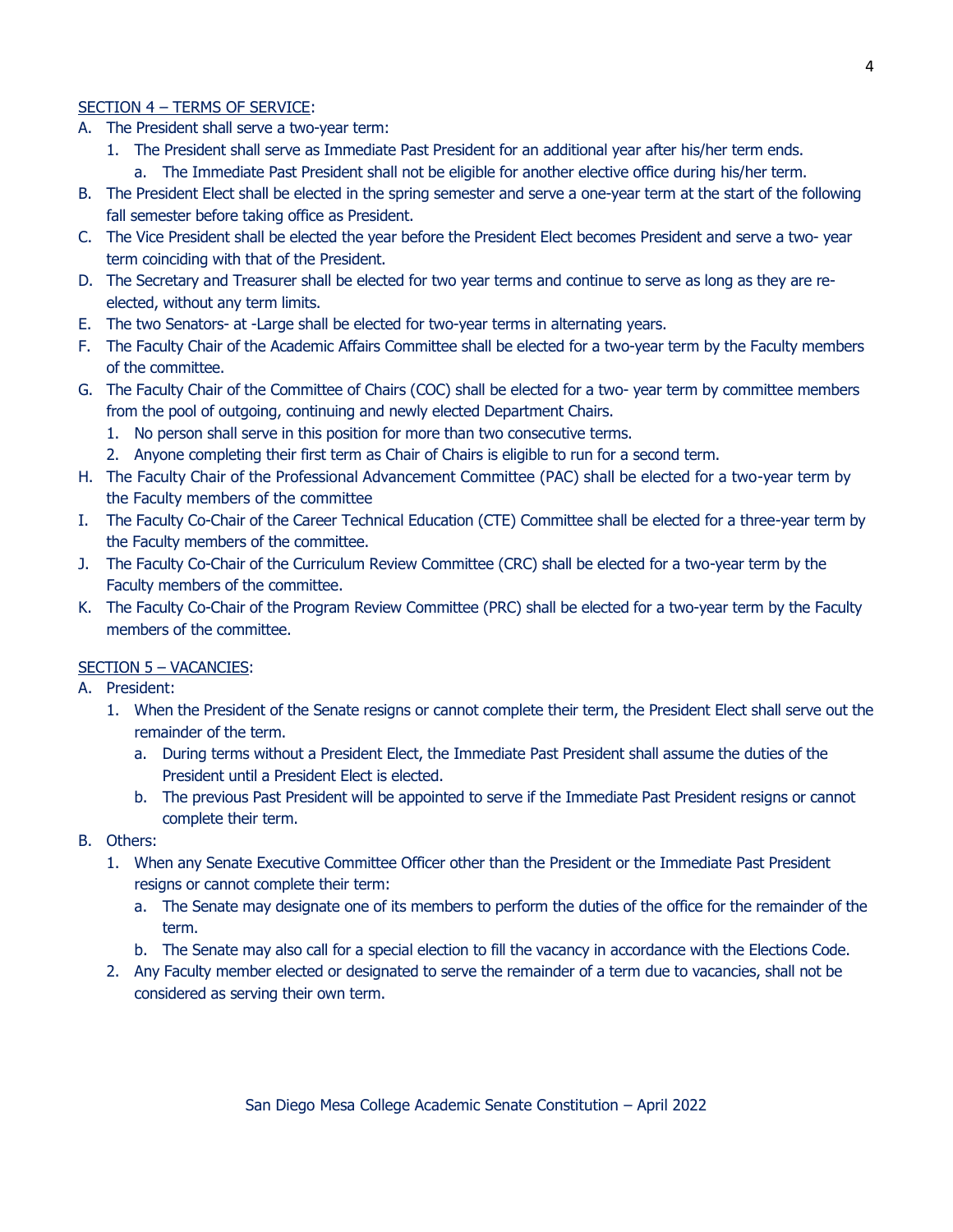### SECTION 6 – REMOVAL OF OFFICERS:

- A. An officer may be removed for failure or inability to perform his /her duties as determined by the Senate.
	- 1. When an allegation regarding failure or inability to perform is made, an investigative committee will be formed.
		- 2. The investigative committee will consist of:
			- a. The Senate President
			- b. The Vice President or President Elect
			- c. The Chair of the Academic Affairs committee
	- 3. If one of those officers is the object of the investigation, a third member will be chosen by the Senate Executive Committee.
- B. If the investigative committee determines that the allegations have merit, the officer will be given the opportunity to improve his/her performance after meeting with the Senate Executive Committee regarding the Senate's concerns.
	- 1. The investigative committee will describe, in writing, the metric for improvement of performance and develop a timeline and provide copies of the metric and timeline to the officer.
	- 2. At the end of the specified timeline, the investigative committee will report the findings to the executive committee and make recommendations.
- C. An officer may be removed by a 2/3 majority vote of the Senators attending the Academic Senate meeting at which the recall is an agenda item.
	- 1. The officer in question does not vote.
	- 2. If an officer is removed, the Senate's Election Chair will conduct a special election to replace the officer.
	- 3. The new officer will complete the balance of the former officer's term.

# ARTICLE V – SENATORS

### SECTION 1 – ELIGIBILITY:

- A. All Senators who represent departments shall be Faculty members with at least one year teaching or other experience at Mesa College.
- B. All Faculty members are eligible to serve as Senators with the exception of Faculty with special temporary assignments.
- C. Faculty members on Sabbatical Leave or a Leave of Absence are not eligible.

### SECTION 2 – DUTIES:

- A. The Senators represent their departments and therefore have the responsibility to:
	- 1. Attend Senate meetings regularly.
	- 2. Report back to their respective constituents about Senate proceedings on a regular basis.
	- 3. Bring appropriate concerns to the attention of the Senate.
- B. Senators representing adjuncts have the responsibility to:
	- 1. Attend Senate meetings regularly.
	- 2. Report back to their departments about Senate proceedings on a regular basis.
	- 3. Bring appropriate concerns to the attention of the Senate.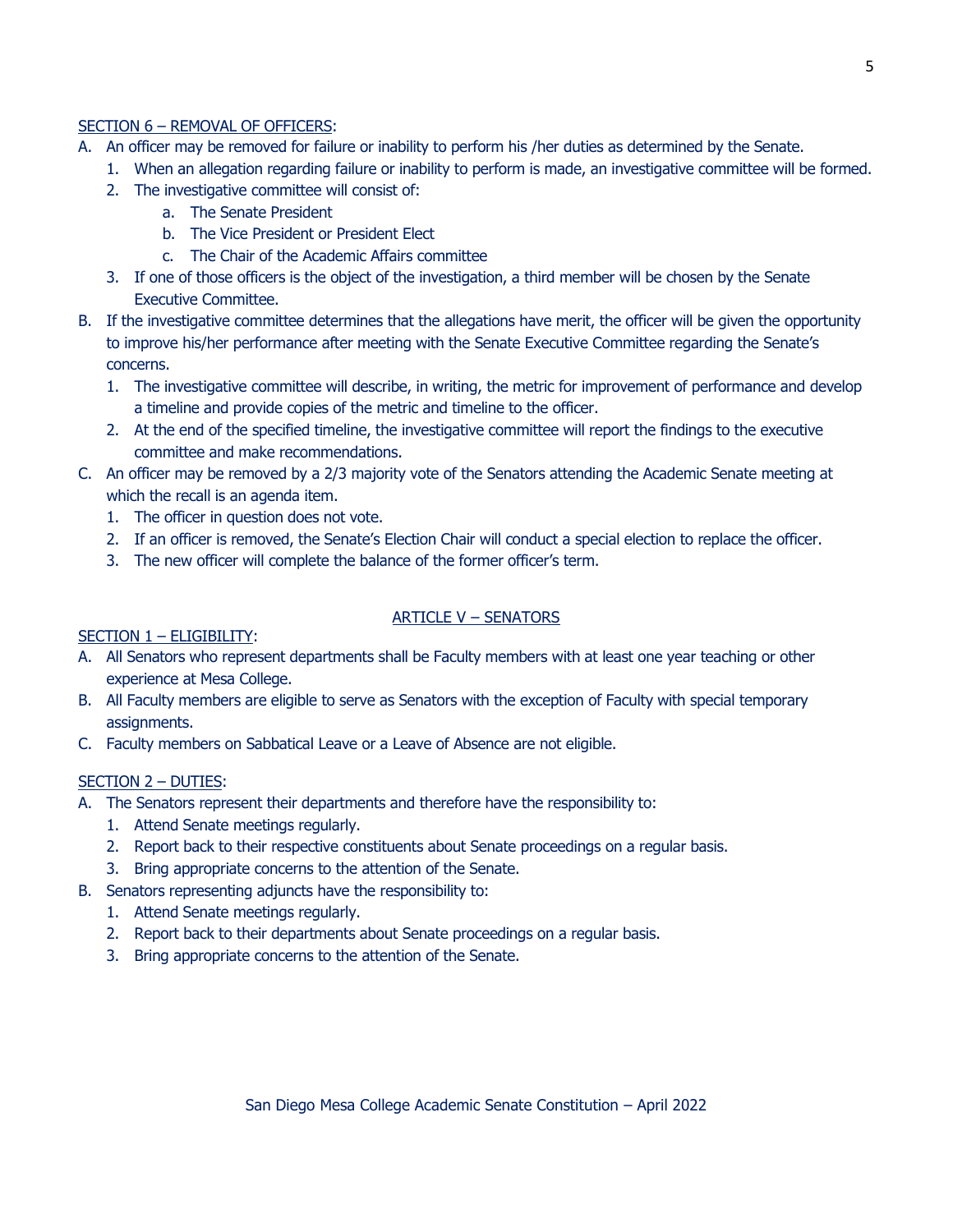### SECTION 3 – ELECTION OF SENATORS:

- A. Each department shall conduct its own election for Senator.
- B. Each department may choose to elect an Adjunct Faculty member with at least 50% work load to serve as their department's Senator.
- C. Departments having ten (10) or more full-time Faculty members may elect a second Senator.
	- 1. The results of the annual election of Senators shall be reported to the Senate.

## SECTION 4 – TERMS OF SERVICE:

- A. Senators representing departments shall serve a two-year term commencing at the beginning of the fall semester following the spring semester in which they are elected.
	- 1. Senators shall be eligible for re-election.
- B. Senators representing Adjunct Faculty shall serve a one-year term and may run for re-election if they are assigned a classroom or non-classroom assignment.
	- 1. Adjunct Faculty Representatives from the preceding year shall continue their terms until the results of the spring semester election are made official as long as they continue to be employed as Adjunct Faculty at San Diego Mesa College.

## SECTION 5 – VACANCIES:

- A. President:
	- 1. When the President of the Senate resigns or cannot complete their term, the President Elect shall serve out the remainder of the term.
- B. Others:
	- 3. When any Senate Executive Committee Officer other than the President or the Immediate Past President resigns or cannot complete their term:
		- a. The Senate may designate one of its members to perform the duties of the office for the remainder of the term.
		- b. The Senate may also call for a special election to fill the vacancy in accordance with the Elections Code.
	- 4. Any Faculty member elected or designated to serve the remainder of a term due to vacancies, shall not be considered as serving their own term.

### SECTION 5 – REMOVAL OF A SENATOR:

A. Senators may be removed by the department they represent by majority vote.

### SECTION 6 – VACANCIES:

- A. The Senate seat of an elected member shall be declared vacant when a member:
	- 1. Resigns from the Senate.
	- 2. Fails to meet the eligibility requirements for membership in the Senate.
	- 3. Accepts a Leave of Absence or a Sabbatical.
	- 4. Cannot attend (5) five or more consecutive regular meetings of the Senate
- B. When a vacancy occurs:
	- 1. The Committee of Elections shall call for a special election to be held by the remaining Faculty members of the department whose seat has been vacated.
	- 2. Report the election result to the Senate Executive Committee.
	- 3. Notify the Committee on Committees when a replacement cannot be elected in order for the Committee on Committees to make an appointment.
	- 4. The new Senator shall complete the term of the former Senator.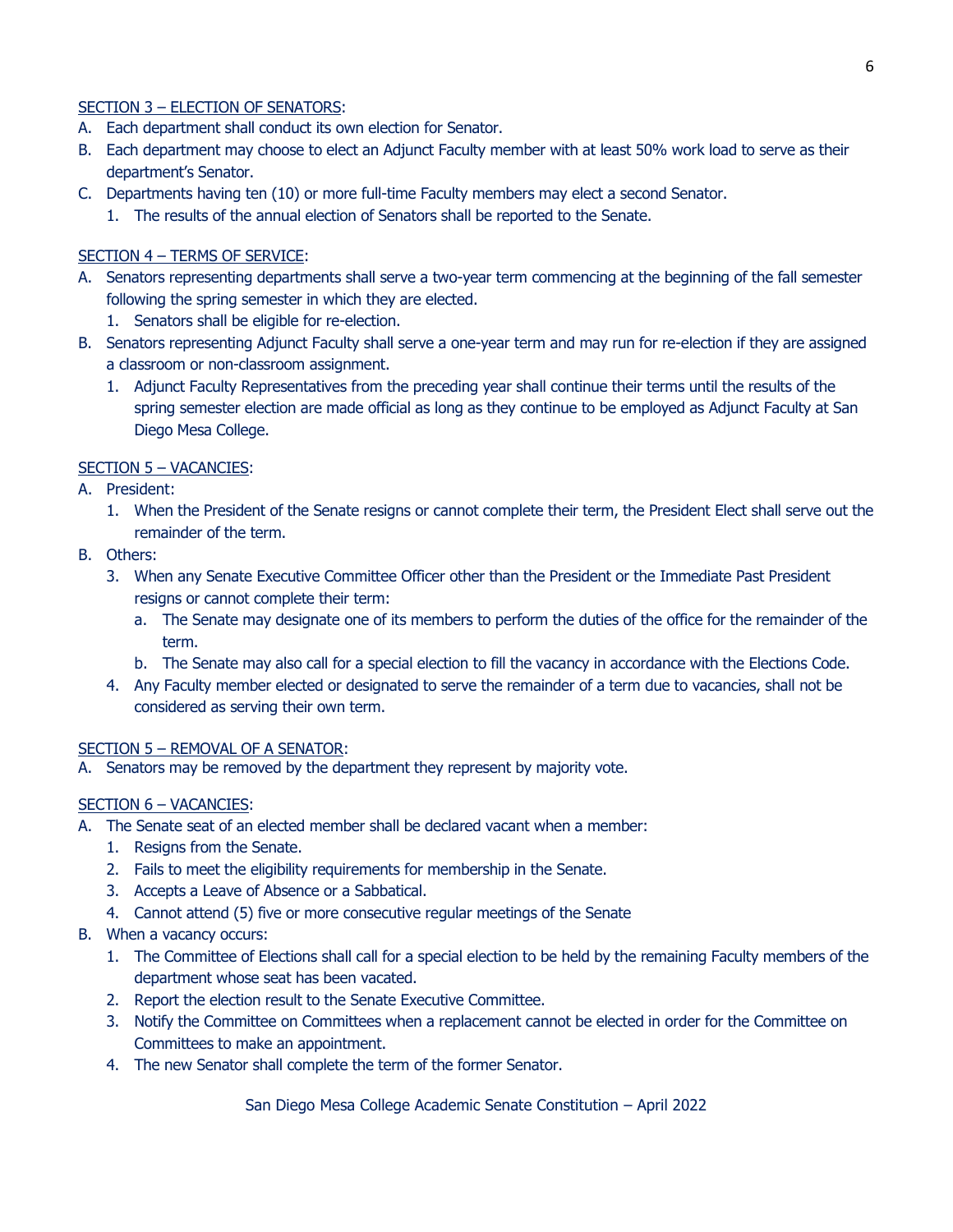# ARTICLE VI – THE SENATE

## SECTION 1 – NATURE AND POWER:

- A. The Legislative functions of the Faculty shall be vested in the Senate.
- B. The Executive functions of the Senate shall be vested in the Senate Executive Committee.
	- 1. Any action of the Senate Executive Committee may be reviewed at a meeting of the Senate if a written request signed by 20% of the Senate's membership is submitted to the President of the Senate within three weeks of the action during the academic year
	- 2. Action taken during intersession or summer may be reviewed at a meeting of the Senate if a written request signed by 20% of the Senate's membership is submitted to the President of the Senate within three weeks of return.
- C. The Senate shall have the power to act for the Faculty on all Academic and Instructional matters.
- D. The authority to act on behalf of the Academic Senate shall be delegated to the Senate Executive Committee after the last Senate meeting of the academic year and over the summer. An emergency meeting for the full Academic Senate may be called if deemed necessary and appropriate by the Senate Executive Committee.

# SECTION 2 - DUTIES AND PROCEDURES:

- A. The Senate shall give consideration to the Academic and Instructional policies of the College and the District.
- B. The Senate shall review established policies, consider new policies and study matters of concern to our Students and the Faculty.
	- 1. Advise the President of the College and/or the Board of Trustees and/or the Chancellor of its findings and make recommendations as appropriate.
- C. The Senate shall serve as a resource in the selection and hiring of Instructional and Administrative personnel.
- D. The Senate shall be responsible for maintaining communication between Faculty and Administration and keeping both groups informed about Academic and Instructional issues.
- E. Any Faculty member may ask any member of the Senate to forward any issue to the Senate for discussion and/or possible action that falls under the jurisdiction of the Senate.
- F. The Senate shall work cooperatively with the collective bargaining agent on matters of joint concern as per the state Education Code.
- G. The Senate shall be responsible for maintaining its own standing committees, providing Faculty representation on College and District committees, and creating special committees.
- H. The President, President Elect/Vice President, the Faculty Chair of the Academic Affairs Committee and the Chair of the Committee of Chairs shall serve on President's Cabinet.

# SECTION 3 – COMPOSITION:

- A. Composition:
	- 1. The Senate shall consist of the elected officers of the Senate who form the Senate Executive Committee.
	- 2. The Senate shall include no less than one Faculty representative from every department within each school of the College.
	- 3. Five (5) Adjunct Faculty members duly elected by their peers throughout the College shall serve as the Adjunct Faculty Representatives on the Senate.
	- 4. The Senate shall include a non-voting representative from the Classified Senate.
	- 5. The Senate shall include a non-voting representative from the Associated Student Government (ASG).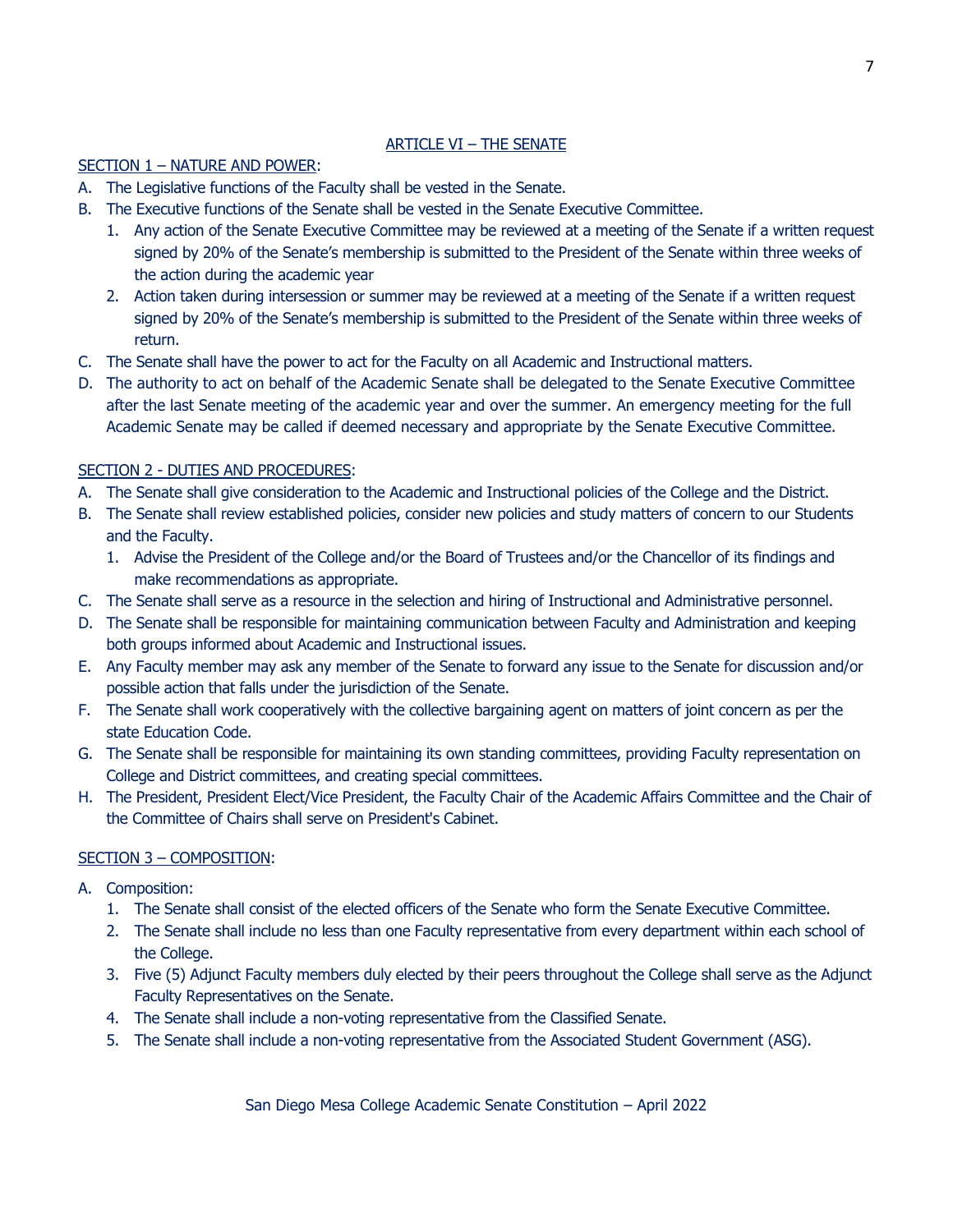# SECTION 4 – MEETINGS:

- A. Regular Meetings:
	- 1. The Senate shall meet at least twice each month during the fall and spring semesters:
		- a. The Senate shall keep systematic records of its proceedings that are accessible to the Faculty.
		- b. The Minutes of both regular and special meetings shall be distributed to the Faculty and posted to the Senate website in a timely manner.
	- 2. The agenda for each regular meeting shall be distributed to members of the Senate by the Secretary at least three (3) days before the meeting.
	- 3. All agendas and minutes shall be preserved as a historical record and be accessible.
- B. Special Meetings:
	- 1. Special meetings may be called by the Senate Executive Committee.
	- 2. Special meetings may also be called by the President upon receipt of a written request from 25% of the Senate membership or 10% of the College's Faculty.
	- 3. Written notice of each special meeting and agenda shall be distributed to the members of the Senate by the Secretary at least three (3) days before the meeting.
		- a. The President with the approval of a majority of the Senate Executive Committee may decide the urgency of the occasion does not permit the usual three (3) day notice.
			- In the instances when a meeting is called under this provision, notice shall be given as far in advance as possible.
	- 4. Any action that takes place during special meetings shall require a majority vote of those Senators present in person or by proxy.

### SECTION 5 - STANDING COMMITTEES OF THE SENATE:

- A. The standing committees of the Senate shall include the:
	- 1. Senate Executive Committee
	- 2. Academic Affairs Committee
	- 3. Academic Equivalency Committee (ASEC)
	- 4. Career Technical Education (CTE) Committee
	- 5. Committee of Chairs (COC)
	- 6. Committee on Committees
	- 7. Committee on Elections
	- 8. Curriculum Review Committee (CRC)
	- 9. Faculty/Staff Advisory Committee on Threats (FACT)
	- 10. Faculty/Staff Committee on Distance Education
	- 11. Mesa College Library Advisory Committee
	- 12. Other Standing Committees as may be specified in the Senate Rules

### SECTION 6 - QUORUM:

- A. Senate meetings cannot commence without a quorum.
	- 1. A simple majority of the Senate shall constitute a quorum.
	- 2. Senators may designate in writing any other member of their department or any other member of the Senate as their proxy.
		- a. The proxy will speak for them and cast votes in their names.
		- b. All proxies must be received by the Senate before the meeting is called to order.
		- c. No Senator shall hold more than one proxy at any given meeting.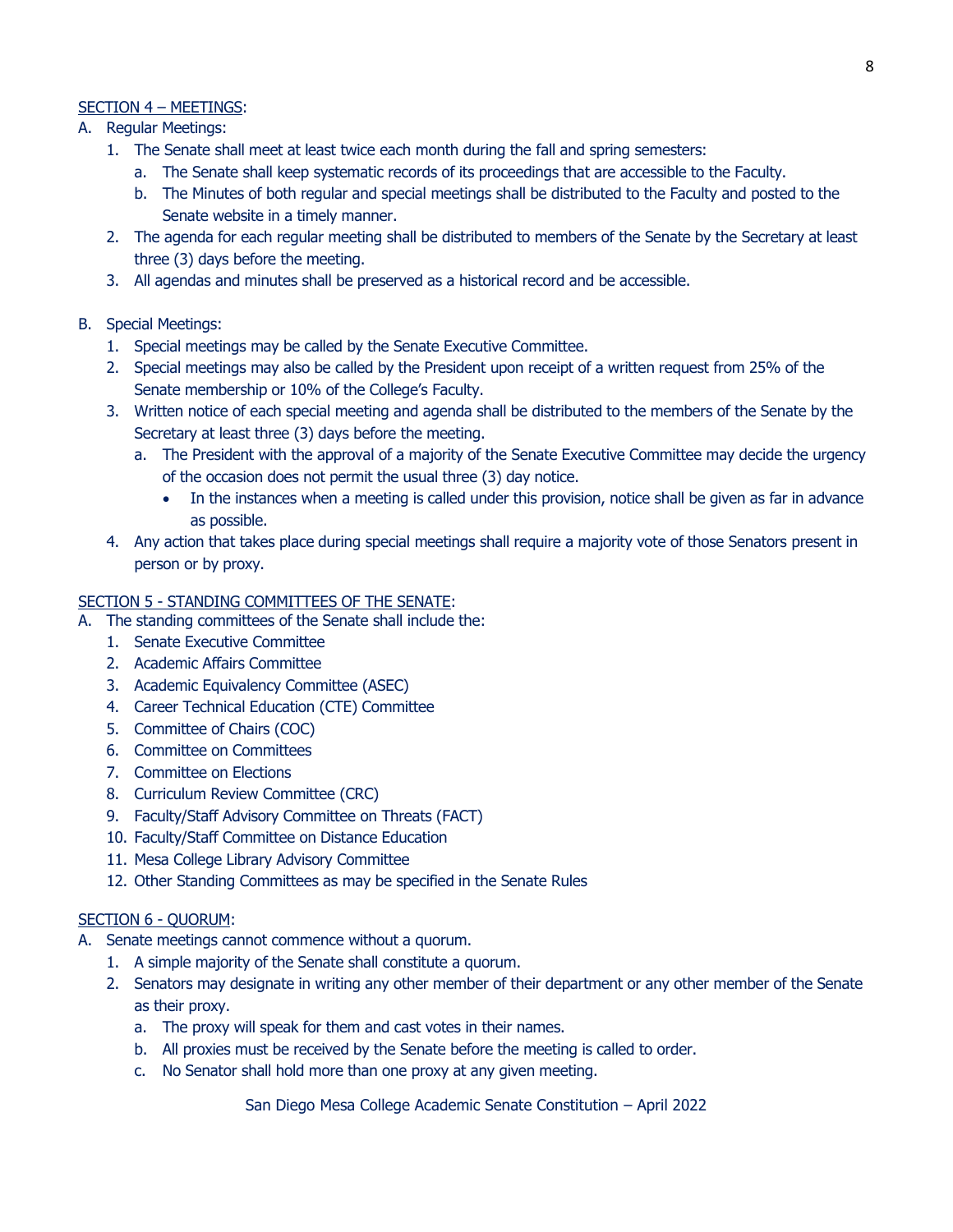#### SECTION 7 - SENATE RULES:

- A. The Senate shall be responsible for constructing its own rules and operating procedure which shall be known as the Senate Rules:
	- 1. The Senate Rules shall have the status of Bylaws to this Constitution.
	- 2. Permanent changes to the Senate Rules may be made by a majority vote of the Senators present at the current meeting.
		- a. A vote on the proposed changes may only take place if the specific proposed changes were introduced or proposed at a previous meeting of the Senate.
- B. The Senate Rules on elections shall be maintained by the Committee on Elections in accordance with the Educational Code of California.
	- 1. These rules shall apply to all Senate elections.

#### SECTION 8 - OPINION POLLING:

- A. There may be instances when the Senate may determine that reasonable doubt exists as to the wishes of the Faculty as a whole regarding a specific issue.
	- 1. It may direct the Committee on Elections to conduct a poll of the Faculty before committing the Senate to a major action.
- B. A poll of the Faculty may also take place after the Senate receives a petition from 20% of the Faculty.
	- 1. Faculty may request an opinion poll on any subject whether it has been addressed by the Senate or not.
- C. The Committee on Elections is responsible for tabulating the results of every opinion poll.
	- 1. The Committee on Elections shall report polling results to the Senate Executive Committee as soon as possible. a. The Senate Executive Committee shall report polling results to the Faculty.

#### ARTICLE VII PROFESSIONAL DUES

- A. The Academic Senate may call upon its members for payment of dues.
- B. Dues are not to be considered a condition of eligibility for membership in the Academic Senate.
	- 1. No sanctions are to be imposed upon those members who do not pay dues.
- C. Senate dues may be collected in the following manner.
	- 1. Dues may be paid by setting up payments through District payroll deductions.
	- 2. A personal check may also be remitted to the Treasurer made payable to the "San Diego Mesa College Academic Senate".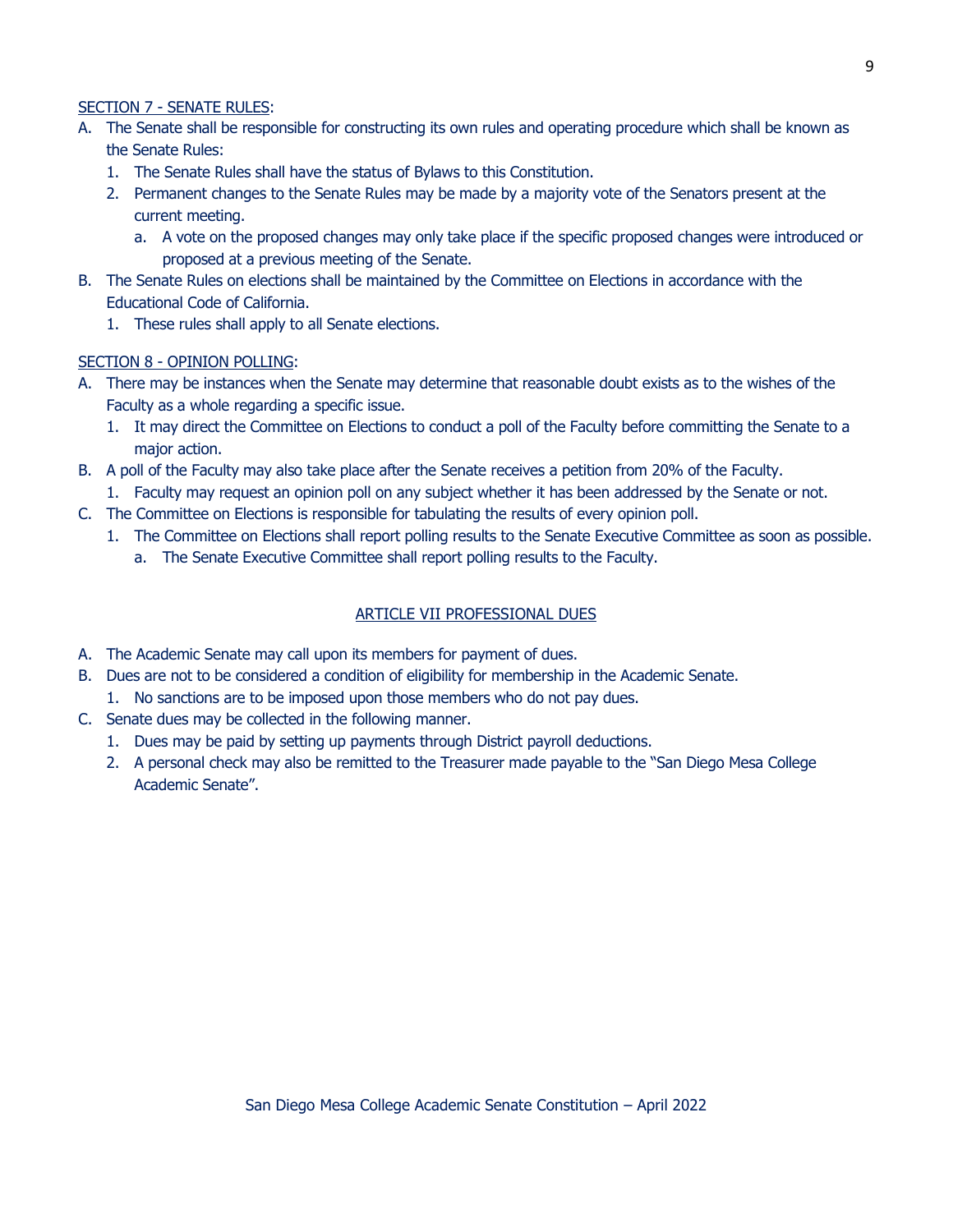Revised: September 1992 (Resolution 96.4.3 - Two Constitutional Amendments) Copy not Available

- Revised: May 1994 (Resolution 96. 4.4 Removal of Committee & Subcommittee Chairs) Copy not Available
- Revised: May 1996 (Resolution 96.10.2 Add the Chair of Occupational Education Committee to the Senate Executive Committee)
- Revised: September 1997 (Resolution 97.9.1 Add the Tenure and Promotion Review Committee as a Standing Committee)
- Revised: May 1999 (Resolution 99.4.8 Language Change in Senate Constitution) Copy not Available
- Revised: September 2007 (Resolution 07.9.1 Add Faculty Co-Chair of Curriculum Review Committee to the Senate Exec. Committee)
- Revised: November 2007 (Resolution 07.11.4 Academic Affairs Committee Bylaws Changes- Article I, Section 9)
- Revised: September 2008 (Resolution 08.9.3 Add the Curriculum Review Committee (CRC) as a Standing Committee)
- Revised: September 2010 (Resolution 10.9.1 Add Article III Section IV added to the Senate's "Order of Business")
- Revised: November 2011 (Resolution 11.11.1 Add the Faculty Co-Chair of the Program Review Committee to Senate Exec. Committee)
- Revised: March 2012 (Resolution 12.2.2 Add Delegate to Statewide Senate Duties to the Duties of the Academic Senate President)
- Revised: October 2012 (Resolution 12.10.1 Add the Academic Equivalency Committee as a Standing Committee)
- Revised: September 2013 (Resolution 13.9.1 Academic Affairs Committee Me membership One Faculty member from each school)
- Revised: April 2014 (Resolution 14.4.3 Add the Faculty/Staff Advisory Committee on Threats (FACT) as a Standing Committee)

Revised: April 2015 (Resolution 15.4.2 – Reactivate the Distance Education Committee Standing Committee under the name Faculty/Staff Committee on Distance Education)

Revised: October 2016 (Resolution 16.10.1 – Vice President (Senate Executive Committee) Constitutional Changes)

Revised: May 2017 (Resolution 17.4.3 – Senate Executive Committee Vacancies and Chair of Chairs Election Eligibility)

Revised: February 2017 (Resolution 18.2.1 – Nominations are not submitted for President. (The President Elect begins their service as President after one year.)

Revised: December 2018 (Resolution 18.10.2 – Codifies the authorization for the Senate Exec Committee to address issues on behalf of the Academic Senate during every Summer Break/Semester.

Revised: April 2019 (Resolution 19.3.2 – Tenure-Track Faculty can run for some Senate Executive Officer positions if they will be a Tenured Faculty when their term begins and Adjunct Faculty can be considered to fill some Senate Executive vacancies that occur during the middle of a term.

Revised: April 2022 (Resolution 2022.3.1 – Create the Mesa College Library Advisory Committee and remove the Learning Resources Liaison Committee)

Revised: April 2022 (Resolution 2022.4.1 – Hold Curriculum Review Committee (CRC) Faculty Co-Chair Elections in even numbered years.)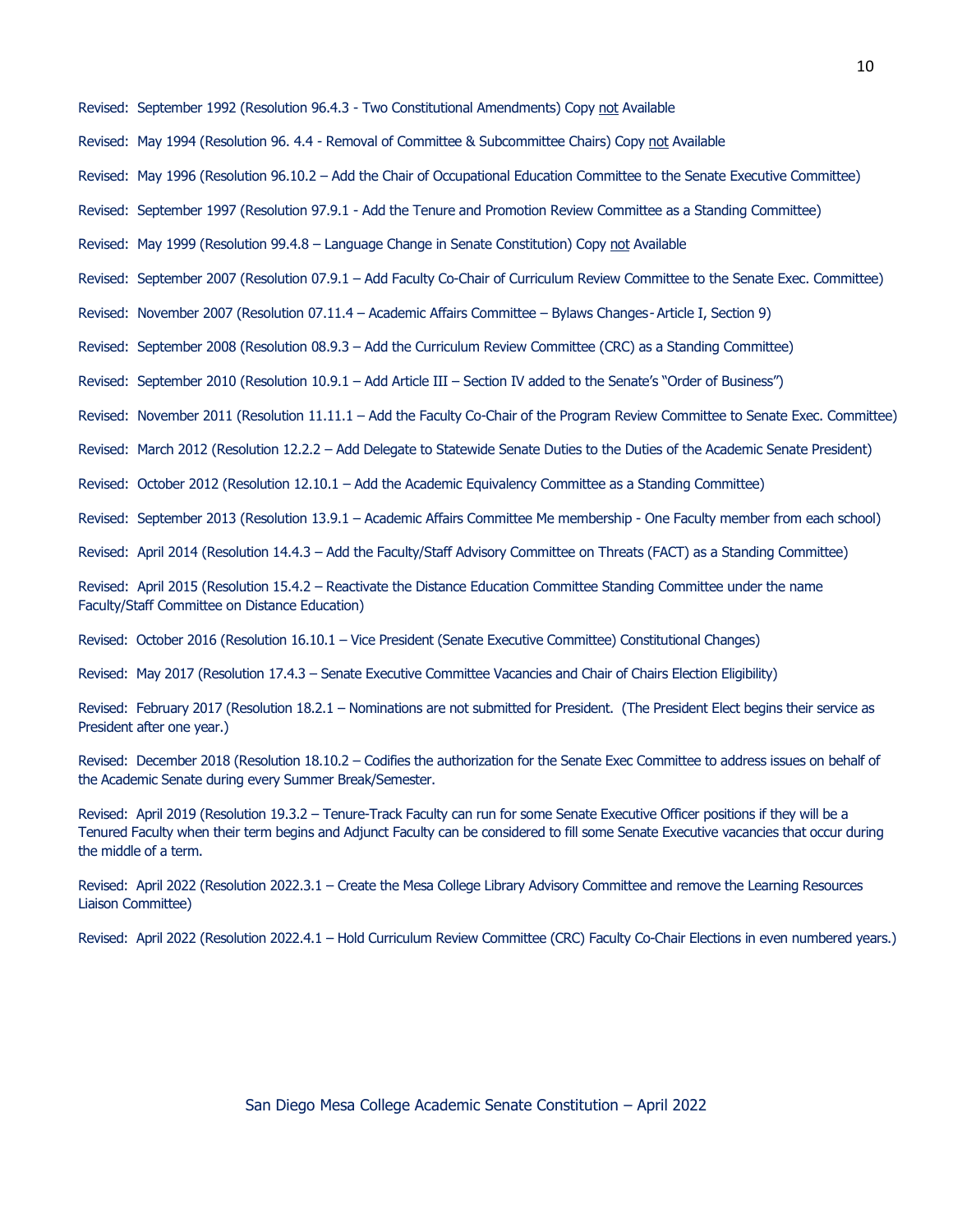### **BYLAWS SAN DIEGO MESA COLLEGE ACADEMIC SENATE CONSTITUTION**

### ARTICLE I - DUTIES OF OFFICERS

### SECTION 1 – PRESIDENT:

It shall be the duty of the President to:

- A. Serve as the Chair of the Senate.
- B. Serve as the Chair of the Senate Executive Committee.
- C. Serve as the Senate's liaison to the Chancellor of the District, the President of the College, the Vice Presidents of Instruction and Student Services and the Instructional School Deans.
- D. Serve as the Senate's representative at the District's Board of Trustees (BOT) meetings.
- E. Serve as the Senate's Representative on the District Governance Council (DCG) and the District Budget Development Committee.
- F. Serve as a representative of the Senate at Mesa College's President's Cabinet meetings.
- G. Serve as the Ex-Officio member of all Senate committees except as otherwise provided in these Bylaws or in the Senate Rules.
- H. Protect the integrity of the Senate at all times by maintaining a clear separation between Senate functions and those covered by the Faculty Collective Bargaining Agreement (CBA) while working collaboratively with the collective bargaining agent on matters of joint concern.
- I. Serve as the Delegate to the Statewide Academic Senate.
	- 1. Attend all statewide Academic Senate sessions and area meetings.
	- 2. Keep the Mesa College Academic Senate informed about new and ongoing issues at the state level.
	- 3. Seek guidance from the Senate regarding the position to take on issues on behalf of the San Diego Mesa College Academic Senate and its Faculty.
	- 4. Present two comprehensive reports each academic year:
		- a. One report after the Fall State Academic Senate Plenary session.
			- b. One report after the Spring State Academic Senate Plenary session.
- J. Perform other duties as may be specified in the Senate Rules.

# SECTION 2 – PRESIDENT ELECT:

It shall be the duty of the President Elect to:

- A. Serve alongside the President as the Senate's liaison to the Chancellor of the District, the President of the College, the Vice-Presidents of Instruction and Student Services and the Instructional School Deans.
- B. Assume the duties of the President during any temporary absence of the President.
	- 1. In years when there is no President Elect, this responsibility will be that of the Immediate Past President.
- C. Serve as a member of the Senate Executive Committee.
- D. Serve as a representative of the Senate at President's Cabinet meetings.
- E. Serve as the Senate President's representative when asked by the Senate President, the Senate Executive Committee or the Senate.
	- 1. In years when there is no President Elect, this responsibility will be that of the Immediate Past President.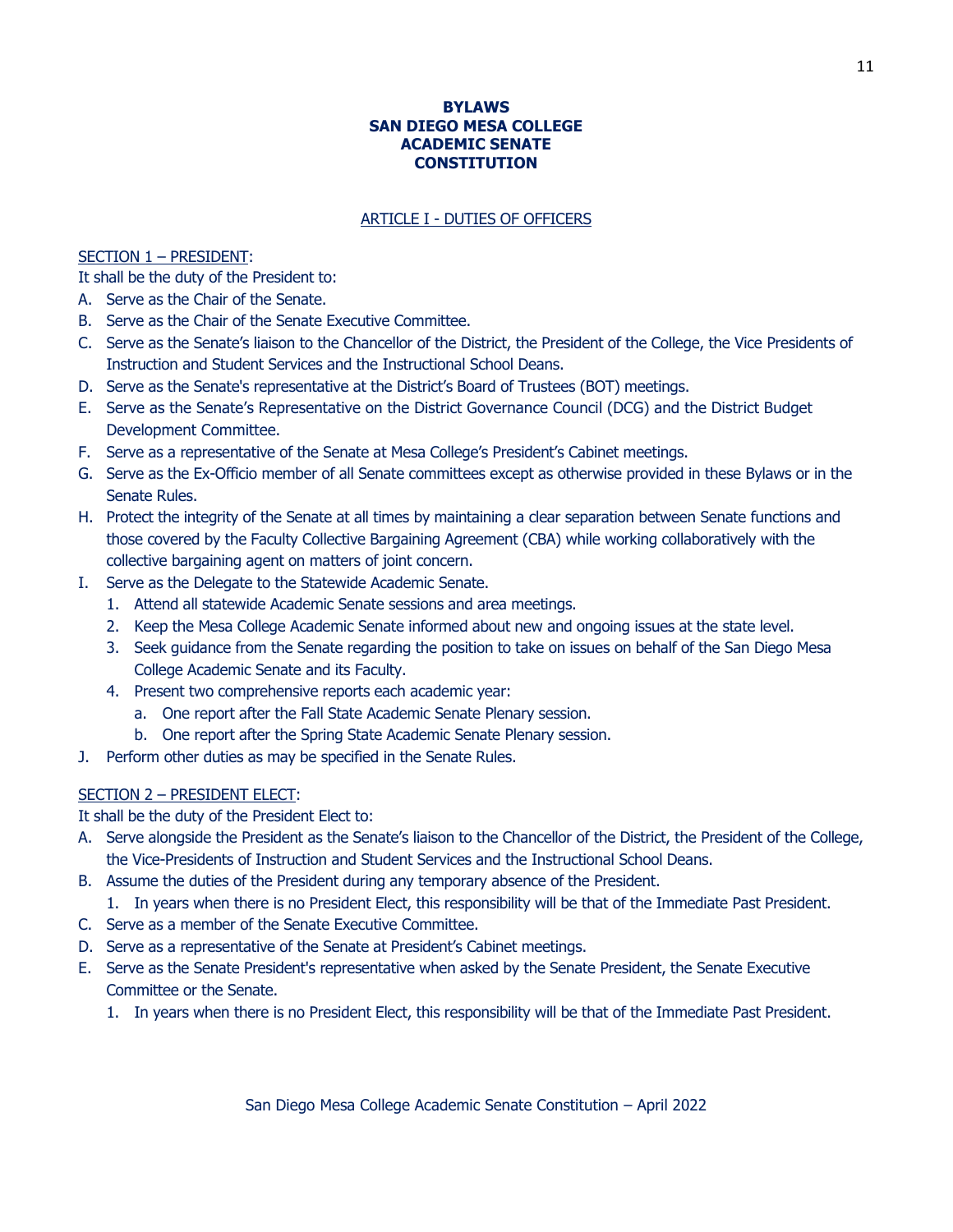### SECTION 3 – VICE PRESIDENT

- A. Serve as a member of the Senate Executive Committee
- B. Serve as the Chair of the Committee on Committees
- C. Serve as the Chair of the Academic Senate Equivalency Committee (ASEC)
- D. Serve as a representative of the Academic Senate at President's Cabinet meetings.

## SECTUIB 4 - IMMEDIATE PAST PRESIDENT:

It shall be the duty of the Immediate Past President to:

- A. Serve as an advisor to the President and to the Senate.
- B. Serve as a member of the Senate Executive Committee
- C. Assume the duties of the President during any temporary absence of the President in years when there is no President Elect.
- D. Serve as a representative of the Academic Senate at President's Cabinet meetings.
- E. Serve as the Senate President's representative when asked by the Senate President, Senate Executive Committee or the Senate in years when there is no President Elect.

## SECTION 5 - SECRETARY:

It shall be the duty of the Secretary to:

- A. Issue calls for meetings.
- B. Publish agendas and minutes and keep records of all meetings of the Senate as the historical record of the Senate.
- C. Conduct all routine correspondence pertaining to the office of Secretary including notification to the membership prior to all Senate activities that are in addition to scheduled meetings.
- D. Serve as a member of the Senate Executive Committee.
- E. Serve on the Committee on Committees.
- F. Perform other duties as specified in the Senate Rules.

### SECTION 6 – TREASURER:

It shall be the duty of the Treasurer to:

- A. Manage the Senate budget:
	- 1. Serve as the second approval signature on budget matters such as travel and purchases.
- B. Collect all dues for the Senate as directed by the Senate.
- C. Deposit funds into an account at a financial institution in the name of the Senate.
- D. Issue checks co-signed by the President for expenses incurred as authorized by the Senate or the Senate Executive Committee.
- E. Maintain a record of all receipts and disbursements of Senate monies and make the records available for audit by the Senate Executive Committee as stipulated in the Senate Rules.
- F. Serve as a member of the Senate Executive Committee.

### SECTION 7 – SENATOR-AT-LARGE (Two Positions):

It shall be the duty of the Senators at Large to:

- A. Represent the Faculty as a whole on the Senate Executive Committee.
- B. Investigate and report on issues and items that do not fall under the purview of the Senate's Standing Committees.
- C. Serve on the Committee on Committees.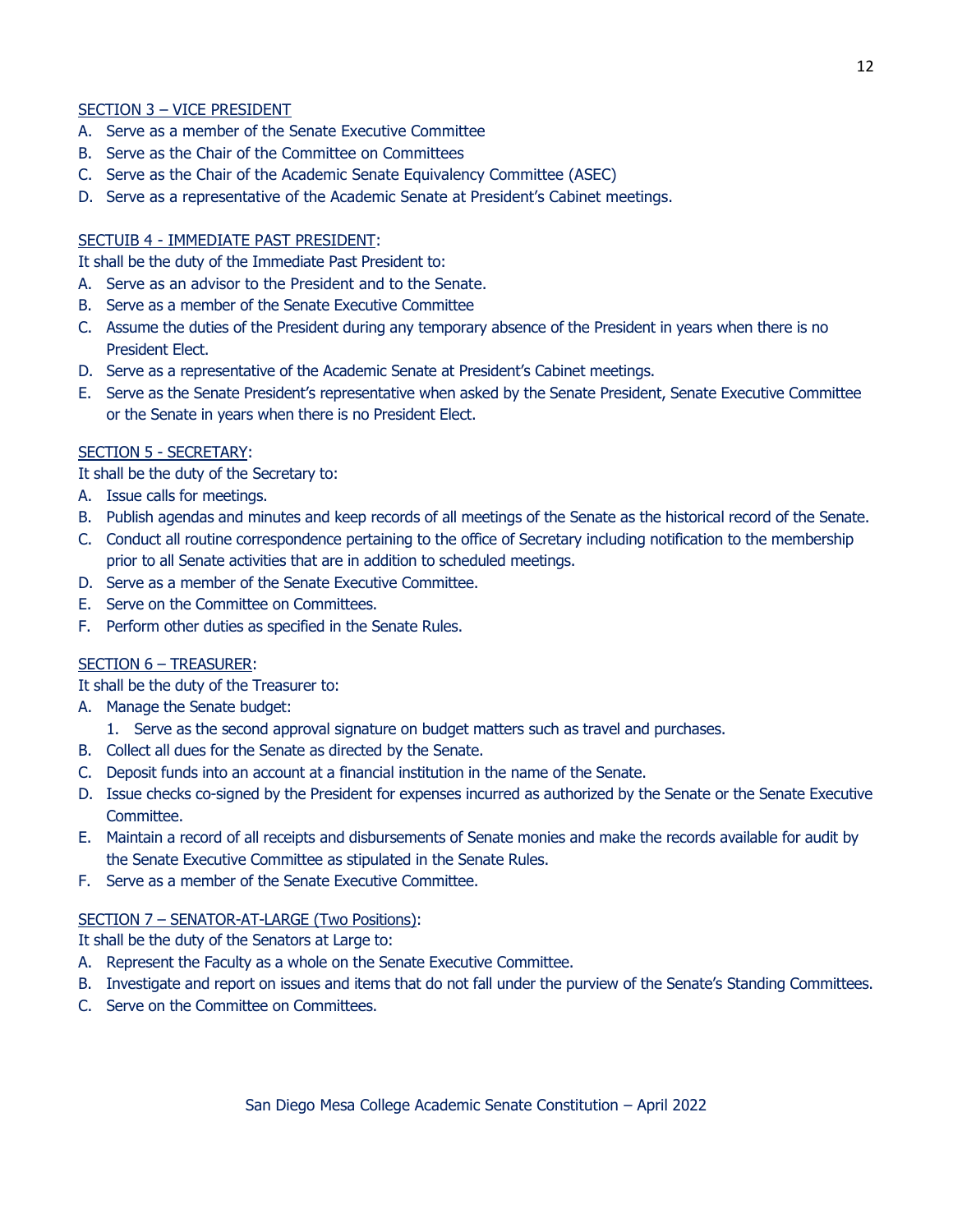## SECTION 8 – FACULTY CHAIR OF THE ACADEMIC AFFAIRS COMMITTEE:

It shall be the duty of the Faculty Chair of the Academic Affairs Committee to:

- A. Chair the Academic Affairs Committee.
- B. Represent the Senate on all appropriate district-level committees dealing with Instruction.
- C. Serve as a representative of the Senate at President's Cabinet meetings.
- D. Serve as a member of the Senate Executive Committee.

# SECTION 9 – FACULTY CHAIR OF THE COMMITTEE OF CHAIRS (COC):

It shall be the duty of the Faculty Chair of the Committee of Chairs to:

- A. Represent all Department Chairs at Academic Senate meetings, the District Governance Council and any other District or College meetings deemed appropriate or as assigned by the Senate President.
- B. Schedule and chair one or two meetings each month throughout the fall and spring semesters.
- C. Keep the Senate informed about inter-departmental and cross-disciplinary issues.
- D. Serve as a representative of the Senate at President's Cabinet meetings.
- E. Serve on the Committee on Committees.

## SECTION 10 - FACULTY CHAIR OF THE PROFESSIONAL ADVANCEMENT COMMITTEE (PAC):

It shall be the duty of the Chair of the Professional Development Committee to:

- A. Chair Professional Development Committee meetings throughout the fall and spring semesters.
- B. Serve as a member of the Senate Executive Committee.

# SECTION 11 – FACULTY CO-CHAIR OF THE CAREER TECHNICAL EDUCATION (CTE) COMMITTEE:

It shall be the duty of the Faculty Co-Chair of the CTE Committee to:

- A. Serve as the CTE Liaison representing San Diego Mesa College at the Academic Senate for CA Community Colleges (ASCCC) Level (attend the CTE Leadership Institute)
- B. Attend the Region 10 CTE Meetings
- C. Serve as a Member of the Academic Senate CTE Representative
- D. Serve as a Member of the Senate Executive Committee
- E. Serve as the link between the CTE Committee and the SWF Committee

### SECTION 12 – FACULTY CO-CHAIR OF THE CURRICULUM REVIEW COMMITTEE:

It shall be the duty of the Co-Chair of the Curriculum Review Committee to:

- A. Co-Chair the Curriculum Review Committee with the Vice President of Instruction.
- B. Serve as a member of the Senate Executive Committee.

### SECTION 13 – FACULTY CO-CHAIR OF THE PROGRAM REVIEW COMMITTEE:

It shall be the duty of the Co-Chair of the Program Review Committee to:

- A. Co-Chair the Program Review Committee with the Administrative and Classified Co-Chairs.
- B. Serve as a member of the Senate Executive Committee.

# SECTION 14 – FACULTY CHAIR OF THE COMMITTEE ON ELECTIONS:

It shall be the duty of the Chair of the Committee on Elections to:

A. Chair the Committee on Elections and serve a two-year rotation term as outlined by Article I, Section 5. Subsection D.

- B. Provide assistance in the recruitment of faculty to serve on the Committee on Elections
- C. Report election results to the Senate Executive Committee in a timely manner
- San Diego Mesa College Academic Senate Constitution April 2022 D. Report opinion poll results to the Senate Executive Committee as outlined by Article VI, Section 8. Subsection C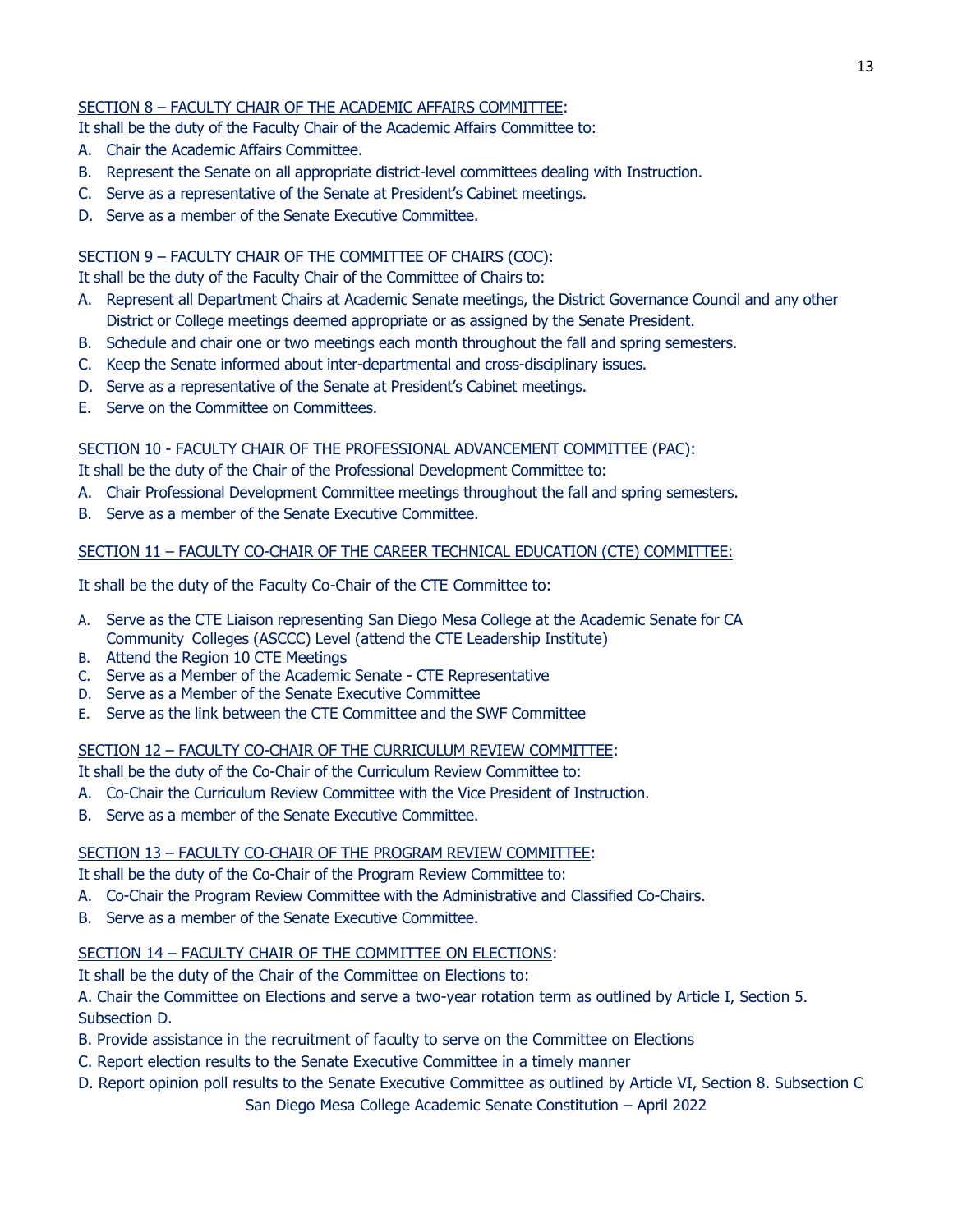Revised: May 1996 (Resolution 96.10.2 – Add the Chair of the Occupational Education Committee to the Senate Executive Com.)

- Revised: September 2007 (Resolution 07.9.1 Add Faculty Co-Chair of the Curriculum Review Committee to the Senate Exec. Com.)
- Revised: November 2007 (Resolution 07.11.4 Academic Affairs Committee Constitutional Change Bylaws Article I, Section 9)
- Revised: September 2008 (Resolution 08.9.3 Add the Curriculum Review Committee (CRC) as a Standing Committee.)
- Revised: November 2011 (Resolution 11.11.1 Add Faculty Co-Chair of Program Review Com. to Senate Executive Committee)
- Revised: March 2012 (Resolution 12.2.2 Add Delegate to the Statewide Senate Duties to the Duties of the Academic Senate President)
- Revised: October 2016 (Resolution 16.10.1 Vice President (Senate Executive Committee (Constitutional Changes)
- Revised: May 2017 (Resolution 17.4.2 Formation of the Career Technical Education (CTE) Committee)
- Revised: September 2018 (Resolution 18.5.2 Role of the Faculty Co-Chari of the Career Technical Education (CTE) Committee)
- Revised: March 1, 2021 (Resolution 2021.2.1 Proposed Constitutional Changes for the Committee on Elections, Parliamentarian and Senate Dues.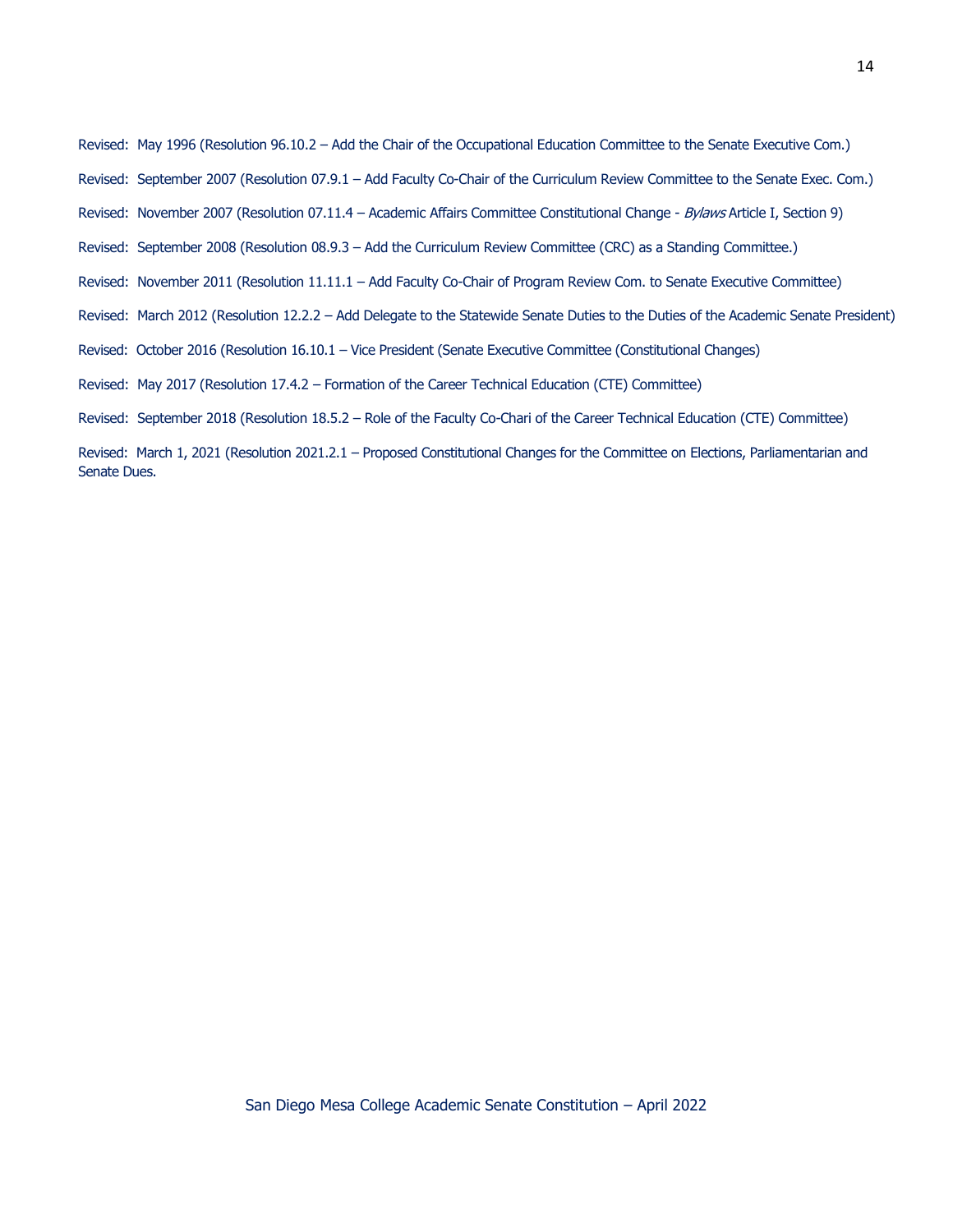#### **SENATE RULES SAN DIEGO MESA COLLEGE ACADEMIC SENATE CONSTITUTION**

#### ARTICLE I - COMMITTEE GOVERNANCE

#### SECTION 1 - SENATE STANDING COMMITTEES:

- A. The Senate shall have the following Standing Committees:
	- 1. Senate Executive Committee
	- 2. Academic Affairs Committee
	- 3. Academic Senate Equivalency Committee (ASEC)
	- 4. Career Technical Education (CTE) Committee
	- 5. Committee of Chairs (COC)
	- 6. Committee on Committees
	- 7. Committee on Elections
	- 8. Curriculum Review Committee (CRC)
	- 9. Faculty/Staff Advisory Committee on Threats (FACT)
	- 10. Faculty/Staff Committee on Distance Education
	- 11. Learning Resource Center Liaison Committee
	- 12. Other Standing Committees as may be specified in the Senate Rules
- B. Special committees may be established as needed at the direction of the Senate or the Senate Executive Committee.

#### SECTION 2 - DISTRICT AND COLLEGE COMMITTEES:

- A. There shall be Faculty representation on all standing committees of the District and the College.
	- 1. The Chair of a Senate Standing Committee shall also serve on any District or College committee whose function parallels the function of the Senate Standing Committee.
- B. Special committees and task force groups may be established as needed at the request of the President of the College:
	- 1. The Senate and/or the Senate Executive Committee shall appoint Faculty to serve on special committees or task force groups.
- C. All College committee reports shall be submitted to the Senate for concurrent or suggested amendments.
	- 1. The Senate may forward committee reports to the President of the College and/or the Chancellor after the Senate completes its work.
- D. All committee appointments should be forwarded to the Chair of the Committee on Committees.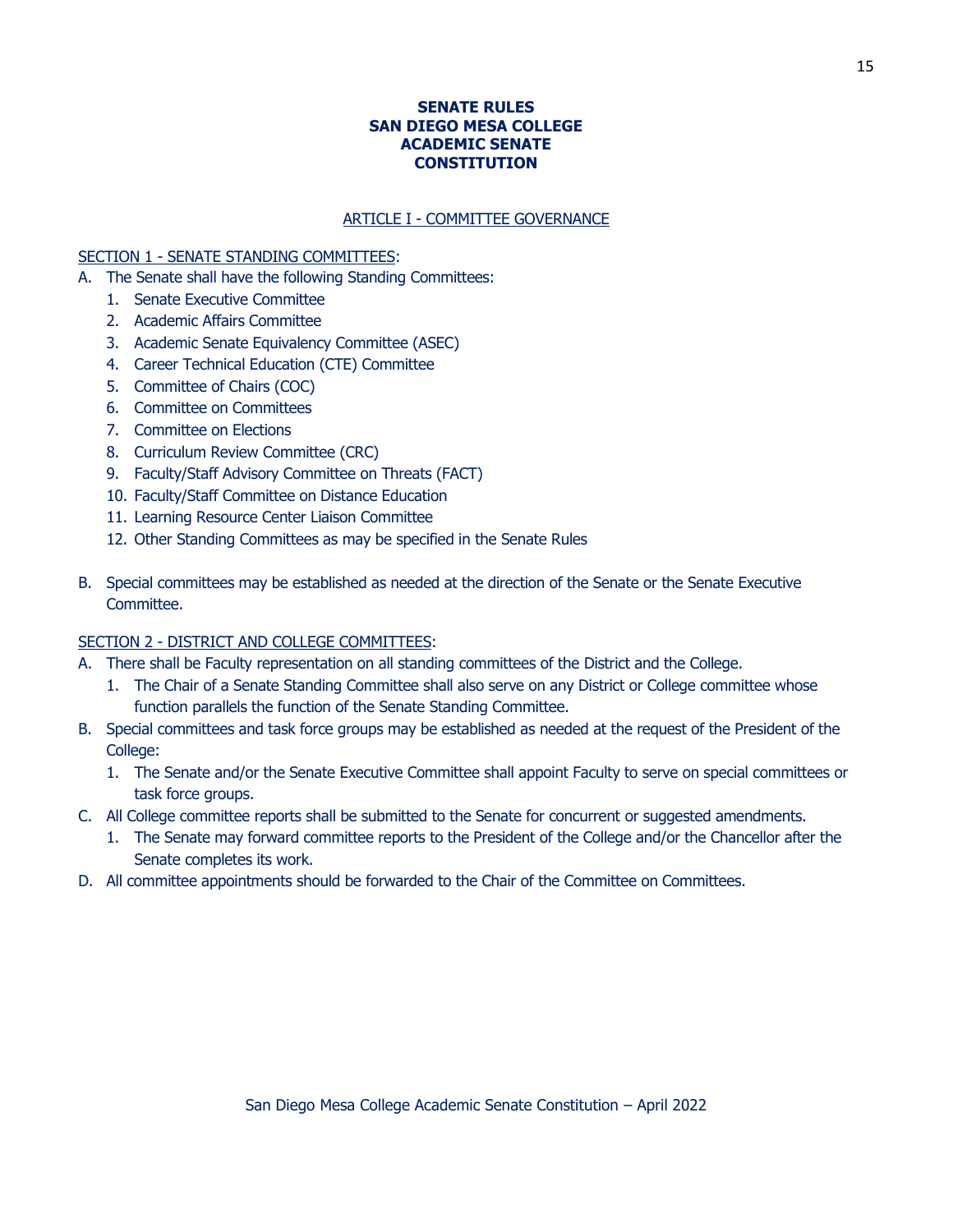### SECTION 3 - FACULTY APPOINTMENT TO COMMITTEES:

- A. Faculty serving on District, College or any other committees shall be appointed by the Academic Senate under Title 5, Section 53203 (f) of the Education Code.
- B. The Committee on Committees shall maintain continuous and permanent records of all participatory governance committees, Academic Senate standing committees, subcommittees, ad hoc committees and District committee services by all Faculty members.
- C. Department and Program Chairs shall maintain records of departmental and/or program committees including hiring committees.
- D. All committee D. All committee assignments by the Senate, the Senate Executive Committee or the Senate's Committee on Committees should be forwarded to the Chair of the Committee on Committees in reference to Article II, Section 6, Subsection B, 2.
- E. Senate committees with unresolved appointment disputes or conflicts should forward the concern to the Senate Executive Committee.
- F. The Senate Executive Committee may overrule a committee's appointment by majority vote after deliberation.

# SECTION 4 - RULES FOR COMMITTEE FORMATION:

Committees shall be formed as follows:

- A. By the Senate:
	- 1. The Faculty of the College operates through Senate and College committees.
	- 2. All Faculty serving on Senate committees shall be nominated or appointed by the Senate, the Senate Executive Committee or the Senate's Committee on Committees.
- B. By the Administration of San Diego Mesa College:
	- 1. The procedure for College administration (President, Vice Presidents or Instructional School Deans) to ask Faculty members to serve on committees is to submit requests for Faculty appointments to the Academic Senate's Committee on Committees.
		- a. The requests must include descriptions of the committees and their functions at the College or District level.
- C. By the Chancellor's Office of the SDCCD:
	- 1. Requests from the Chancellor's Office for Faculty participation on committees will ordinarily be processed by the Office of the President of San Diego Mesa College.
		- a. The requests must include descriptions of the committees and their functions at the College or District level.
		- b. The Office of the President will forward the requests to the Senate's Committee on Committees.
		- c. Requests from the Chancellor may also be directed to the President of the Senate.
		- The President of the Senate will forward the requests to the Senate's Committee on Committees.

# D. By Departments or Schools of the College:

- 1. Faculty may also submit requests to the Senate's Committee on Committees to appoint or elect Faculty members to Departmental, School or College committees.
- E. By Other Persons or Groups:
	- 1. Any other persons or groups who seek Faculty advice or assistance should request such advice or assistance through the President of the College or the President of the Academic Senate.
		- a. The Office of the President will forward requests to the Senate's Committee on Committees.
		- b. The President of the Senate will forward requests to the Senate's Committee on Committees.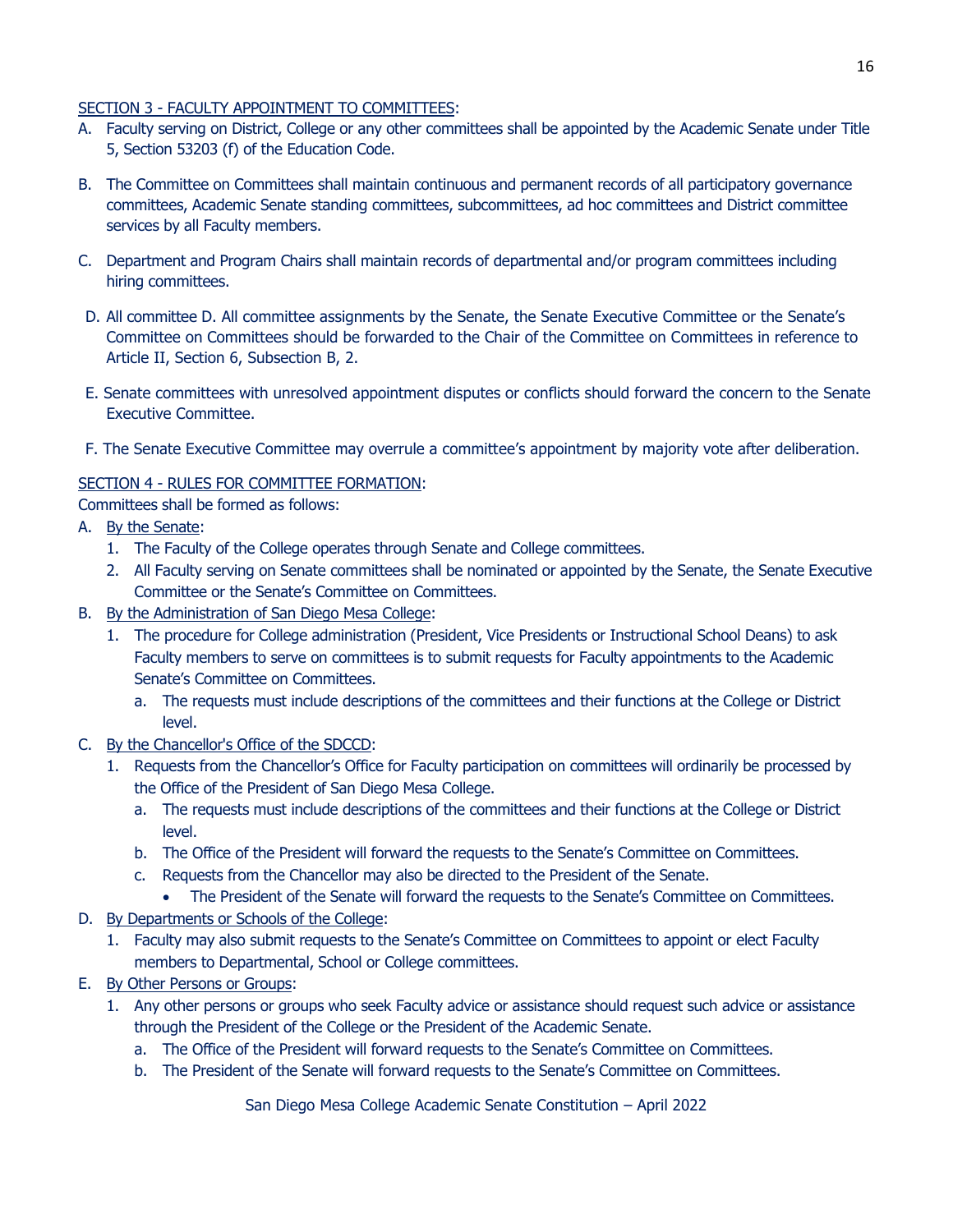### SECTION 5 – OPERATION OF SENATE COMMITTEES:

- A. General Procedures:
	- 1. Senate Rules shall apply to the operation of all Senate committees.
		- a. Exceptions to these rules may be noted in the latest edition of "Robert's Rules of Order".
	- 2. Specific stipulations for a committee's authority, duration, objective(s), scope and tenure shall be in accordance with this Constitution, its Bylaws and the Senate Rules.
- B. Faculty members serving on committees formed under Article I, Section 4, Subsection D of the Senate Rules are expected to keep the Senate or its appropriate committee informed of the committee's activities and progress and how they affect the Academic programs of San Diego Mesa College, its students and Faculty.
- C. It is the intention of the Academic Senate is to have as many Faculty members involved in the work of the Academic Senate as possible:
	- 1. The Chair of the Committee on Committees shall circulate a list of the current committee vacancies among the Faculty, as they occur.
	- 2. Faculty members may request an appointment to serve on a College or District committee, taskforce, or any other group dealing with Academic and Professional matters by notifying the Chair of the Committee on Committees. The Committee on Committees shall vote to confirm or deny the appointment; or delegate the assignment to the Senate or the Senate Executive Committee in reference to Article I, Section 4, Subsection A, 2.
	- 3. Terms of service for committee membership will be three-years unless otherwise indicated in the directive of the committee.
		- a. The Chair of the Committee on Committees may appoint committee members to additional three-year terms.
		- b. No more than one-half (1/2) of a committee's membership should be changed during any academic year in order to maintain continuity of the committee's work.
	- 4. Faculty members who wish to serve on Departmental committees must obtain permission from their Department Chairs.
		- a. The Department Chairs will forward the requests to the Committee on Committees.
		- b. Appointments to serve on Departmental Committees are not governed by the three-year term limit stated in Article I, Section 5, Subsection C, item 3 of the Senate Rules.
	- 5. Committee re-assignments and approvals may be granted by the Academic Senate Executive Committee in reference to Article I, Section 3, Subsections E and F.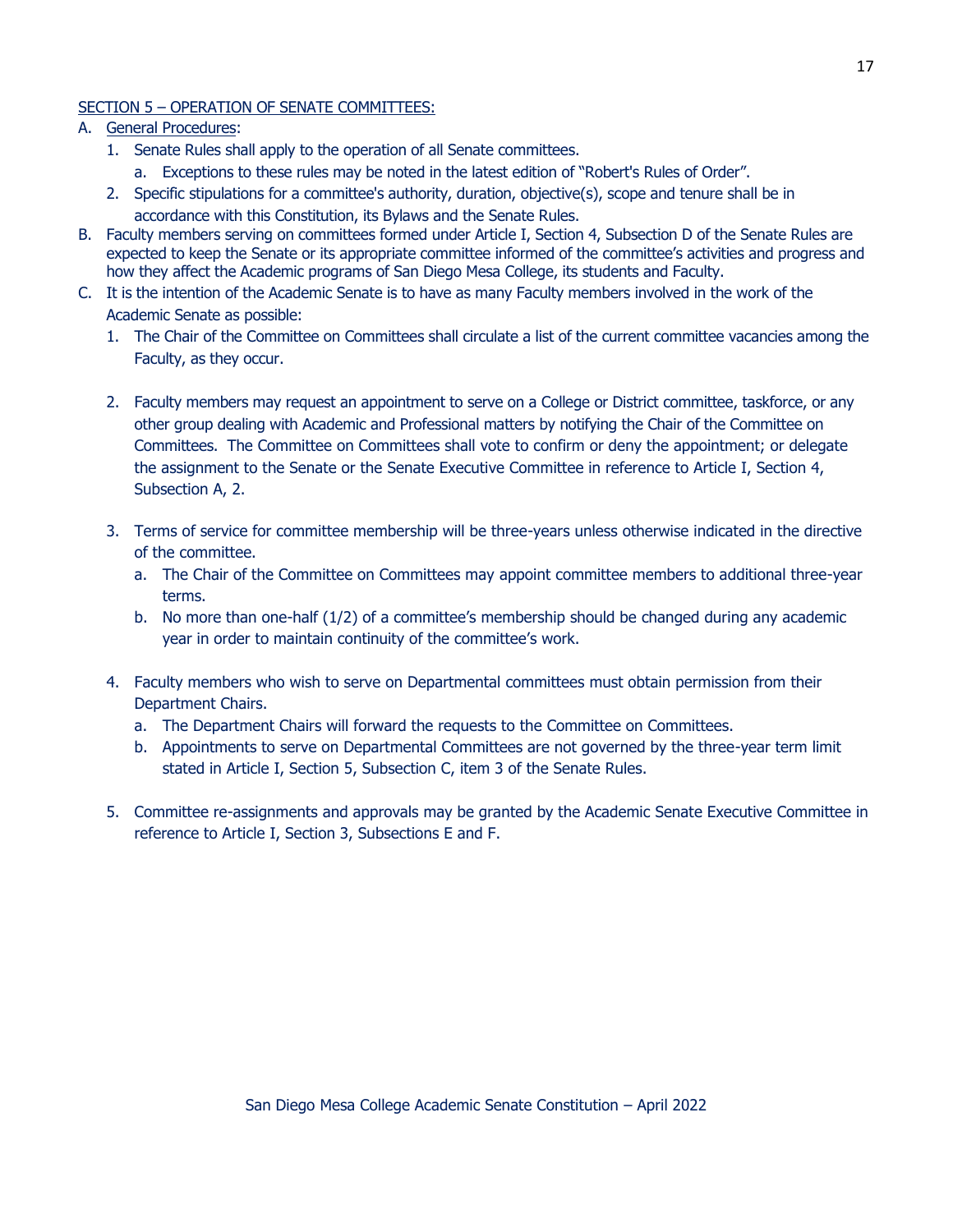# D. Selection of Committee Chairs:

- 1. Selection and rotation of the Chair of a given committee shall be voted on by the committee and ratified by the Senate Executive Committee.
	- a. The Chair will serve a two-year term.
	- b. No Faculty member can serve more than two consecutive terms as Chair without a vote equal to twothirds (2/3) of the current committee membership.
	- c. Chairs shall be current members of the committee for at least one semester immediately prior to being elected to the positions.
	- d. In the event that a committee does not currently have a Chair, the President Elect or Vice President of the Senate will act as Chair pro tem until a new Chair is selected.
- 2. A committee may remove its Chair by a simple majority vote of its active members.
	- a. The Senate will advise the committee if further actions need to be taken.
- 3. When a Chair resigns or is removed by a committee:
	- a. The committee may elect a Chair pro tem prior to notifying the Senate of the action taken.
		- The Senate will advise the committee if further actions need to be taken.
- E. Meetings and Quorums:
	- 1. Committee Chairs are responsible for scheduling committee meetings throughout the fall and spring semesters.
		- a. Additional meetings may be called if at least two committee members contend that additional meetings are necessary, so long as sufficient notice is given to all the other members of the committee.
	- 2. A simple majority of the committee members present constitutes a quorum for any committee meeting.

## F. Record of Proceedings:

The Chair of the committee is responsible for keeping records of all meetings and actions of the committee.

- G. Hearings and Deliberations:
	- 1. Committees should, when time permits, hear all testimony relevant to its assignment.
	- 2. Motions to conclude deliberations are in order only when they do not prevent the committee from meeting its deadlines for action or reporting on an agenda item.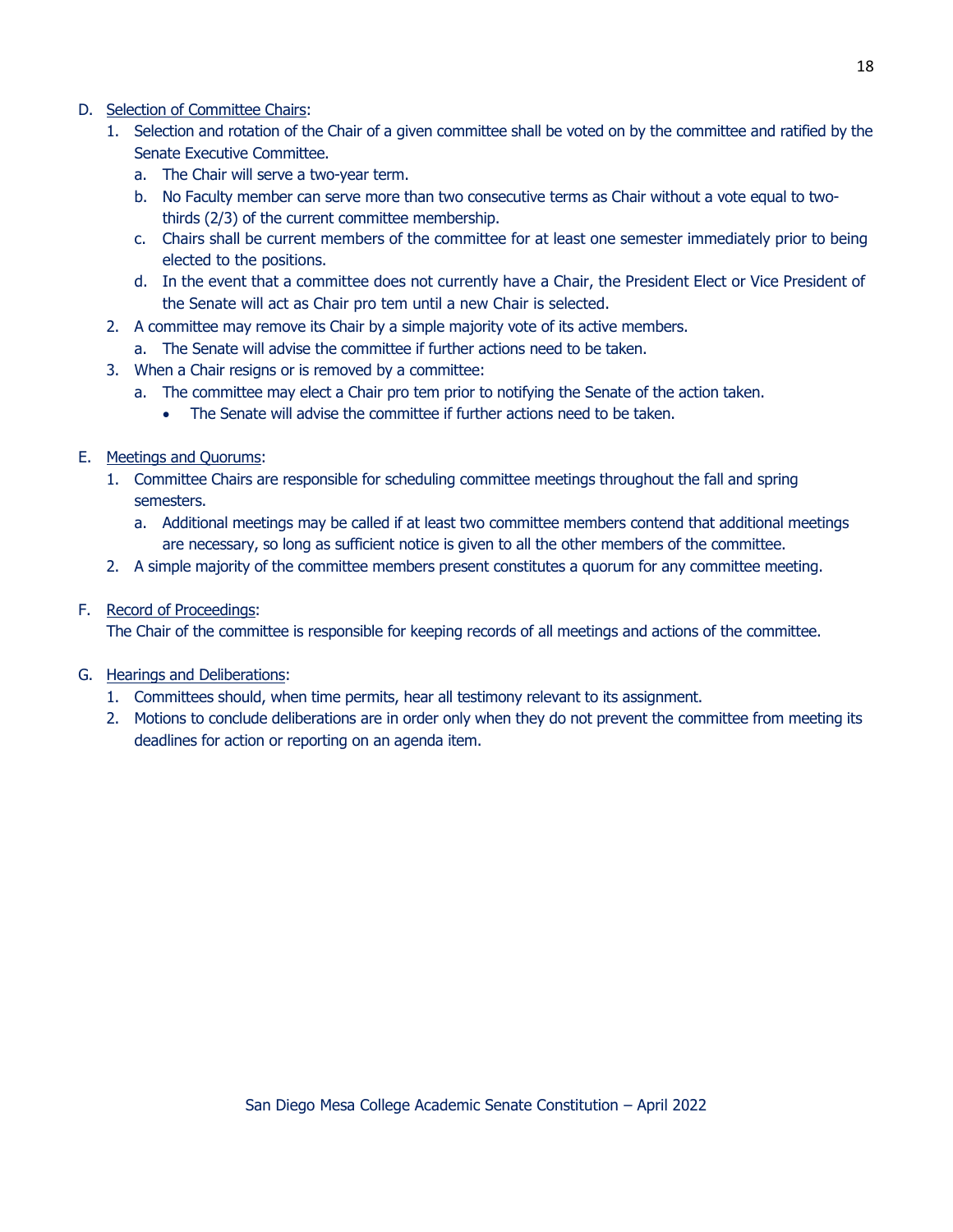## H. Reporting:

- 1. All campus committees shall report to the Senate.
- 2. Committees of the Senate shall report to the Senate Executive Committee on a regular basis.
- 3. The type of report a committee submits shall be based on the following factors:
	- a. The status of the committee.
	- b. The nature of the task assigned to the committee.
	- c. The committee's role and reporting can be expanded if it discovers the need to provide additional recommendations that were not previously stated in its assignment.
	- d. Reports that only contain information and no recommendations should be approved under a motion to "Move that the report of the \_\_\_\_\_\_\_\_\_\_ committee be accepted by the Senate as informational only.
	- e. If the report contains specific recommendations, one of the following motions should be applied:
		- Policy change or Resolution: "I move the following item be submitted to the Academic Senate for action at its next meeting."
		- Immediate Action: "I move to suspend the rules in order to consider the following matter at this meeting."
			- \* A two-third (2/3) majority vote is required to suspend the rules.
			- \* A sense of urgency should be apparent (Chair Rule).
			- \* If a motion is passed, the Senate will consider the committee's recommendations either immediately or as "New Business" depending on the requirements of the motion.
- 4. The following is a suggested format for committee reports:

| Recommendation(s):                                      |         |
|---------------------------------------------------------|---------|
|                                                         |         |
|                                                         |         |
| Mover:<br><u> 1989 - Johann Barn, mars eta bainar e</u> | Second: |

- I. Rules for the Disposition of an Agenda Item:
	- 1. Old Business: Matters presented previously to the Senate which are up for consideration and will be voted upon at this meeting.
	- 2. New Business: Matters presented for the first time.
		- a. The matter will automatically become "Old Business" at the next meeting of the Senate unless orders are created to dispose of the item at the current meeting.
	- 3. Other New Business: Urgent matters not present on the agenda of the meeting that should be presented at the current meeting as informational only.
		- a. These matters shall be placed on the agenda under "Old Business" at a future meeting when the matter may be debated.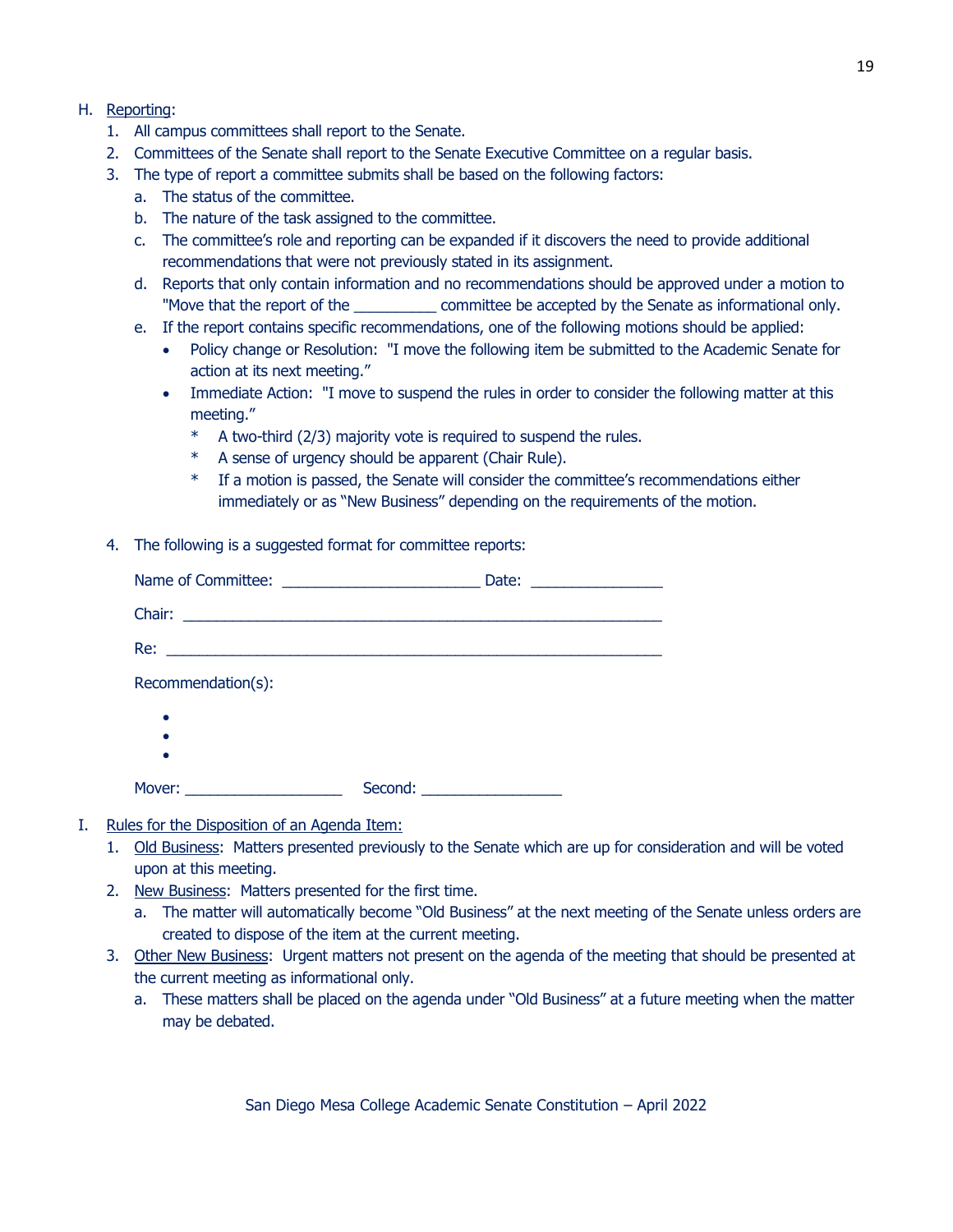### SECTION 6 - DISSOLUTION OF SENATE COMMITTEES:

- A. Standing Committees may only be dissolved by amending the Senate Constitution.
- B. Ad Hoc Committees are typically dissolved when they rise and report or at the end of the academic year in which they are established.
	- 1. The authorizing body for the committee may decide to keep the Ad Hoc Committee in existence with new directives.
- C. The Committee on Committees must be notified whenever a committee is dissolved.

## ARTICLE II – SENATE COMMITTEES

## SECTION 1 - SENATE EXECUTIVE COMMITTEE:

- A. Composition:
	- The Composition of the Senate Executive Committee shall be:
	- 1. President
	- 2. President Elect (Alternating Years)
	- 3. Vice President
	- 4. Immediate Past President (Alternating Years)
	- 5. Secretary
	- 6. Treasurer
	- 7. Senators at Large (Two Positions)
	- 8. Faculty Chair of the Academic Affairs Committee
	- 9. Faculty Chair of the Committee of Chairs (COC)
	- 10. Faculty Chair of the Professional Advancement Committee (PAC)
	- 11. Faculty Co-Chair of the Career Technical Education (CTE) Committee
	- 12. Faculty Co-Chair of the Curriculum Review Committee (CRC)
	- 13. Faculty Co-Chair of the Program Review Committee

### B. Duties:

The Senate Executive Committee shall:

- 1. Review the minutes and set the Senate agenda.
- 2. Function in the name of the Senate when specifically directed by the Senate.
- 3. Consider matters that fall within the purview of the Senate.
	- a. It shall formulate opinions and recommendations regarding these matters.
		- It may forward its opinions and recommendations to the Senate.
		- It may also refer its opinions and recommendations to the appropriate committees.
- 4. Have the authority to act as the official representative of the Faculty when it is not possible for the Senate to meet as a body in order to develop official Senate positions regarding College and District business.
- 5. Provide direction to the Standing Committees of the Senate.
- 6. Respond in writing to decisions and/or actions made by any level of administration in a manner that represents the Faculty.
- 7. Be responsible for ensuring that communication and information regarding matters affecting the Academic programs of the College flows between Faculty and the administration.
- 8. Consider whether matters fall under the purview of the Senate and consider matters that do not fall under the purview of the Senate when they impact the Academic Programs of the College.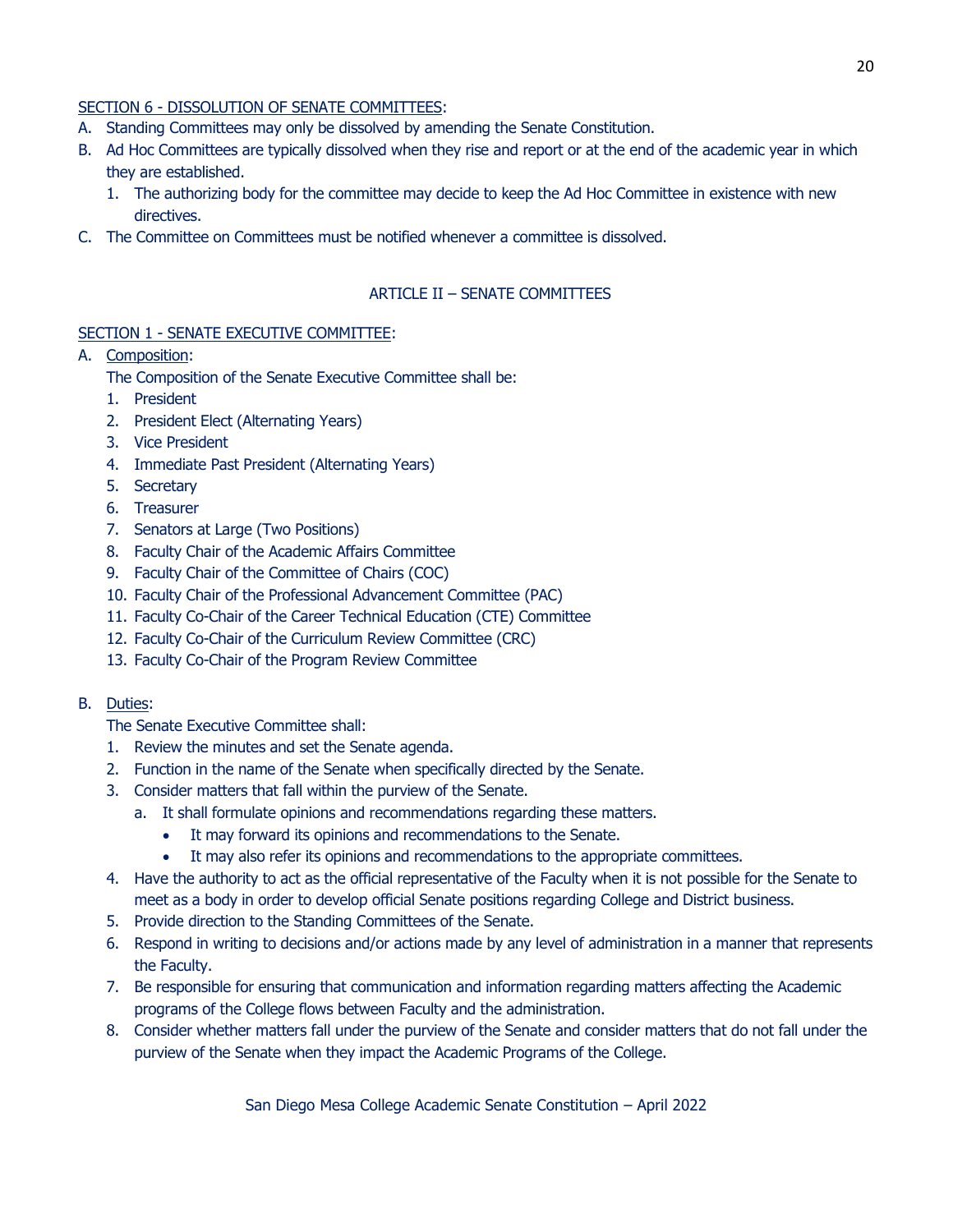- 9. Provide the Secretary with information for meeting agendas that must be distributed before all meetings of the Senate.
- 10. Instruct the Secretary to issue calls for attendance at Senate meetings.
- 11. Propose amendments to the Senate Constitution, Bylaws or the Senate Rules when appropriate.
- 12. Form a subcommittee to review the Faculty Hiring Screening Procedure annually.
- 13. Address inconsistencies, disagreements, or special considerations relating to committee appointments as brought forward by the Senators at Large on behalf of their constituents.

# C. Meetings:

The Senate Executive Committee shall meet regularly at least one week before each scheduled meeting of the Senate during the fall and spring semesters.

1. The Senate President may also call additional Senate Executive Committee meetings when necessary.

# SECTION 2 – THE ACADEMIC AFFAIRS COMMITTEE:

- A. Composition:
	- 1. A Faculty Chair who also serves on the Senate Executive Committee.
	- 2. An administrative representative.
	- 3. At least nine (9) other full-time Faculty representatives, one from each School and one each from Counseling and Learning Resources/Academic Support.
	- 4. Additional Faculty representatives, either full-time or adjunct, as needed.
	- 5. Faculty members serve a two-year term and the committee will retain the number of current members necessary to reach a quorum for meetings each academic year.
- B. Duties:
	- 1. Discuss, review, and research Curriculum and Instructional issues brought before it by the President's Cabinet, the Chairs, Deans' Council or the Academic Senate.
	- 2. Draft Position Papers for submission to the Senate and the President's Cabinet for acceptance.
	- 3. Review, consider and comment on policies and procedures as established by State and local governance which may include, but is not limited to, the following:
		- a. Articulation
		- b. Catalogs
		- c. Class Capacities
		- d. Course Review and Approval
		- e. Curriculum Balance
		- f. District Educational Policies
		- g. District and General Education Requirements
		- h. Instructional Assistance (Lab Technicians, Readers, Tutors, etc.)
		- i. Prerequisite and Requisite Validations
		- j. Review of Standards and Practices
		- k. Title 5
	- 4. Request reports on matters that pertain to the overall Instructional Program of the College.
	- 5. Create standing subcommittees of the Academic Affairs Committee when appropriate, such as:
		- a. Asian-Pacific Islanders
		- b. Global Awareness
		- c. Humanities Institute
		- d. Learning Communities (LCOMs)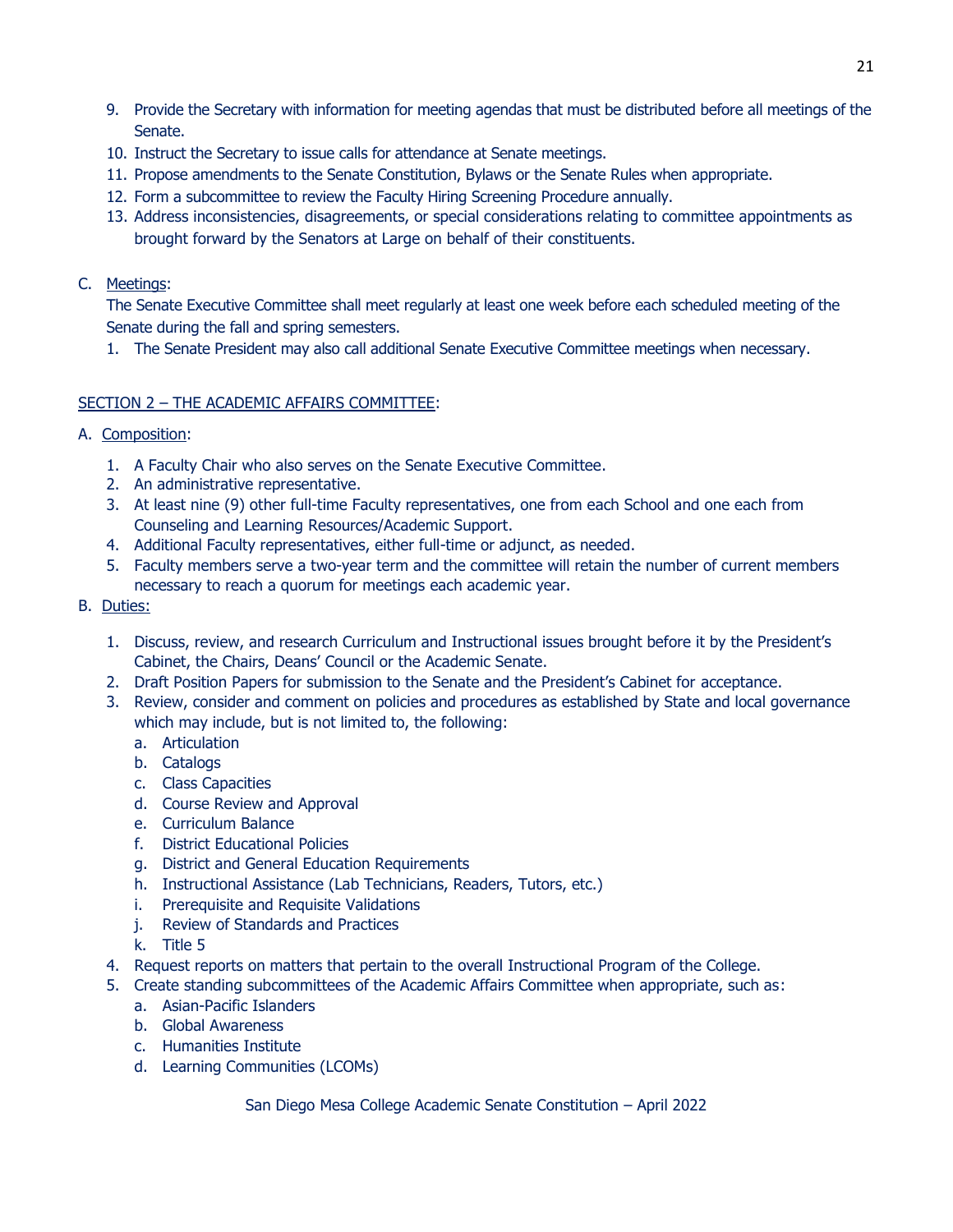- e. Teacher Education
- f. Women's Studies
- g. Any other issues that fall under the committee's responsibilities
- 6. Designate committee members to serve on other college and/or district committees where participation of the Academic Affairs Committee is necessary.

### Article II, Section 2 of the Senate Rules:

Revised by the Academic Affairs Committee: October 2007 - Approved by the Senate: December 2007 Revised: September 2013 (Resolution 13.9.1 – Revisions Academic Affairs Committee (September 2013) Revised: September 2014 (Resolution 14.9.1 – Revise Academic Affairs Membership/Duties (October 2014)

### SECTION 3 - THE ACADEMIC SENATE EQUIVALENCY COMMITTEE (ASEC):

- A. Composition:
	- 1. The Academic Equivalency Committee shall consist of three Faculty members appointed by the Academic Senate who are outside the discipline for which the applicant is being considered.

## B. Duties:

The Academic Equivalency Committee shall be:

- 1. Available for Screening Committees as a resource regarding equivalency determinations to further clarify criteria as needed.
- 2. Review the recommendations of the Equivalency Subcommittee of the Screening Committee.
- 3. Convey their decisions to the Chair of the Screening Committee.
- 4. Details of procedures can be found in AP 7211 of the SDCCD Academic Policies and Procedures.

### C. MEETINGS:

1. Members will be selected as needed.

### SECTION 4 – CAREER AND TECHNICAL EDUCATION (CTE) COMMITTEE:

- A. Composition:
	- 1. Faculty Co-Chair (CTE Liaison)
		- a. The Faculty Chair of the CTE Committee (CTE Liaison) shall be elected for a three-year term by the Faculty members of the committee.
	- 2. Six (6) CTE Faculty Members:
		- a. Two (2 CTE Faculty Members School of Business and Digital Technology (Not from the same program)
		- b. Two (2) CTE Faculty Members School of Health Sciences and Public Service (Not from the same program)
		- c. One (1) CTE Faculty Member School of Exercise Science, Health and Athletics
		- d. One (1) CTE Faculty Member School of Social/ Behavioral Sciences and Multicultural Studies
	- 3. One (1) Counseling Faculty Member
	- 4. One (1) Work-Based Learning Coordinator
	- 5. One (1) Work Experience Coordinator
	- 6. One Faculty from English Department
	- 7. One Faculty from Mathematics Department
	- 8. One (1) Classified Staff Member Potentially an Instructional Lab Technician for CTE
	- 9. One (1) CTE Student Selected by the Associated Student Government (ASG)
	- 10. One  $(1)$  Non CTE Faculty member Not from the Schools of Business and Technology or Health Sciences and Public Service
	- 11. Ex-Officio Members:
		- Dean (School of Health Sciences and Public Service)
		- Dean (School of Business & Technology)
		- **Dean (Associate Dean, CTE)**
		- Dean (Student Development)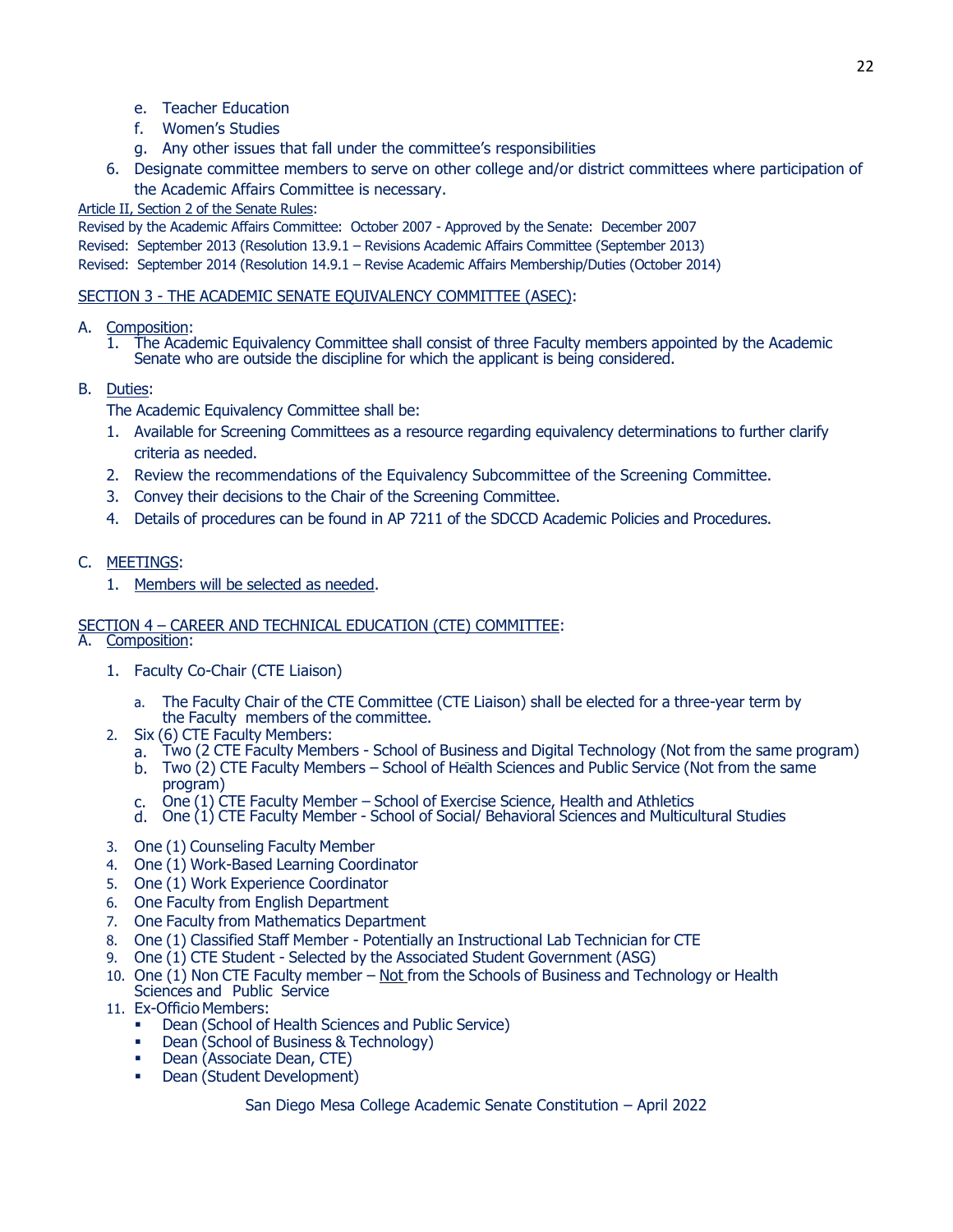12. Elected officers may not serve while in non-faculty administrative roles, on a Leave of Absence, or on Sabbatical.

# B. Duties:

- 1. The Career Technical Education (CTE) Committee shall be responsible for:
- 2. Working with stakeholders to engage industry and local workforce development boards.
	- a. The purpose of which is to provide a data-informed approach to building "more and better" CTE programs for San Diego Mesa College that are proactive and responsive to industry needs.
- 3. Establishing a liaison relationship with San Diego Mesa College's local Academic Senate, the Academic Senate for California Community Colleges (ASCCC), the San Diego Community College District (SDCCD) Chancellor's Office, the Regional Consortia and the State Chancellor's Office.
- 4. Endeavoring to insure equal access for all CTE Faculty programs to a venue of dialogue and advocacy for each of their respective programs.
- 5. Communicating relevant data, policy, procedures, developments, new programs and other items relevant to CTE programs and Strong Workforce to the Academic Senate.
- 6. Presenting Strong Workforce Program budget to the Academic Senate.
- 7. Reporting out on the Strong Workforce Committee items.

# SECTION 5 - COMMITTEE OF CHAIRS (COC):

A. Composition:

The Committee shall consist of the duly elected Department Chairs from every department.

B. Duties:

The Committee of Chairs shall advise the Senate on inter-departmental and cross-disciplinary issues.

# SECTION 6 - COMMITTEE ON COMMITTEES:

- A. Composition:
	- 1. The Academic Senate Vice President serving as the committee Chair.
	- 2. The Senate Secretary
	- 3. The Two (2) Senators at Large
	- 4. The Faculty Chair of the Committee of Chairs
- B. Duties:

The Committee on Committees shall be responsible for:

- 1. Making Faculty appointments to:
	- a. Standing Committees positions which are not specified.
	- b. Special committees established by the Senate or Senate Executive Committee during the academic year.
	- c. Vacated positions that may occur on standing committees during the academic year.
	- d. College Participatory Governance Committees as requested by the administration.
	- e. Other committee positions when directed by the Senate or the Senate Executive Committee.
- 2. Maintaining an up-to-date list of participatory governance bodies including:
	- a. Academic Senate Standing Committees
	- b. Academic Senate Subcommittees
	- c. Academic Senate Ad Hoc Committees
	- d. District Committees that provide membership opportunities to members of the Academic Senate Executive Committee, Academic Senate Senators and the Faculty.
- 3. Inquiring into the activities of Standing Committees to ensure the work of each committee remains relevant and necessary.
	- a. Determine when it is necessary to revise the list of Standing Committees and/or the duties and functions of each committee.
		- Forward its recommendations to the Senate.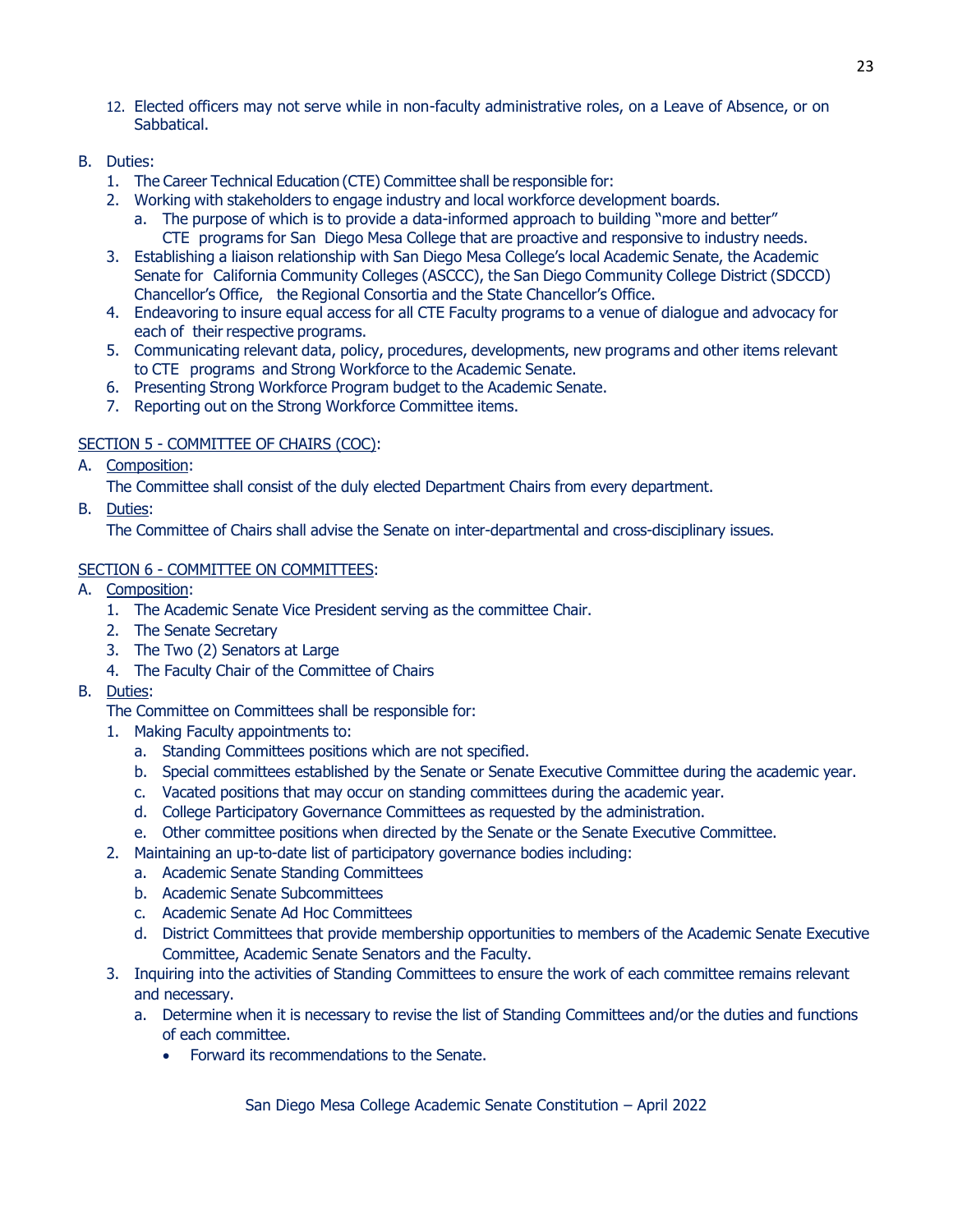- 4. Carefully observe the following instructions in making its nominations and appointments:
	- a. A committee shall consist of at least three (3) members who represent a cross-section of the Instructional Academic programs of the College
	- b. Administrators and Classified Staff of the College may be named as members of Senate Standing Committees.
	- c. No Faculty member shall be Chair of more than one Standing Committee unless otherwise specified.
	- d. No more than one-half (1/2) of a committee's membership shall change each academic year in order to maintain continuity of the committee's work.
	- e. Unless otherwise specified in the Senate Rules, the Chair of a committee or sub-committee shall be elected with the approval of the Senate and the Faculty members on the committee.
	- f. Faculty Chairs and Co-Chairs of participatory governance committees that are part of the Academic Senate serve one-year terms.
		- Faculty Chairs and Co-Chairs cannot serve more than two consecutive terms without approval of twothirds (2/3) of the current committee members.
		- Faculty on a Leave of Absence or a Sabbatical may not chair any committee.

# SECTION 7 - COMMITTEE ON ELECTIONS:

# A. Composition:

The Committee shall consist of:

- 1. A Chair who is not part of the Senate Executive Committee and at t two (2) Faculty members. Selection of the Chair shall be voted on by standing members of the committee and ratified by the Senate Executive Committee, as outlined by Article I, Section 5. Subsection D. standing members shall be appointed by the Committee on Committees. The total number of committee members, including the Chair, shall be an odd number representing a variety of departments.
- 2. If any member of the Committee on Elections s wishes to be a candidate for a Senate Executive position, then that member must vacate their seat on the Committee on Elections prior to announcing their candidacy.

### Duties:

The Committee on Elections shall be responsible for:

- 1. Establishing election procedures.
- 2. Identifying vacancies, election procedures and recruitment strategies for filling Senate vacancies.
- 3. Conducting all opinion polls that are initiated by the Senate.
- 4. Resolving cases when there is doubt regarding election results, the eligibility of a candidate to run for office, membership in the Senate or membership status of the electorate.
- 5. Supervising and administering elections for all Senate offices.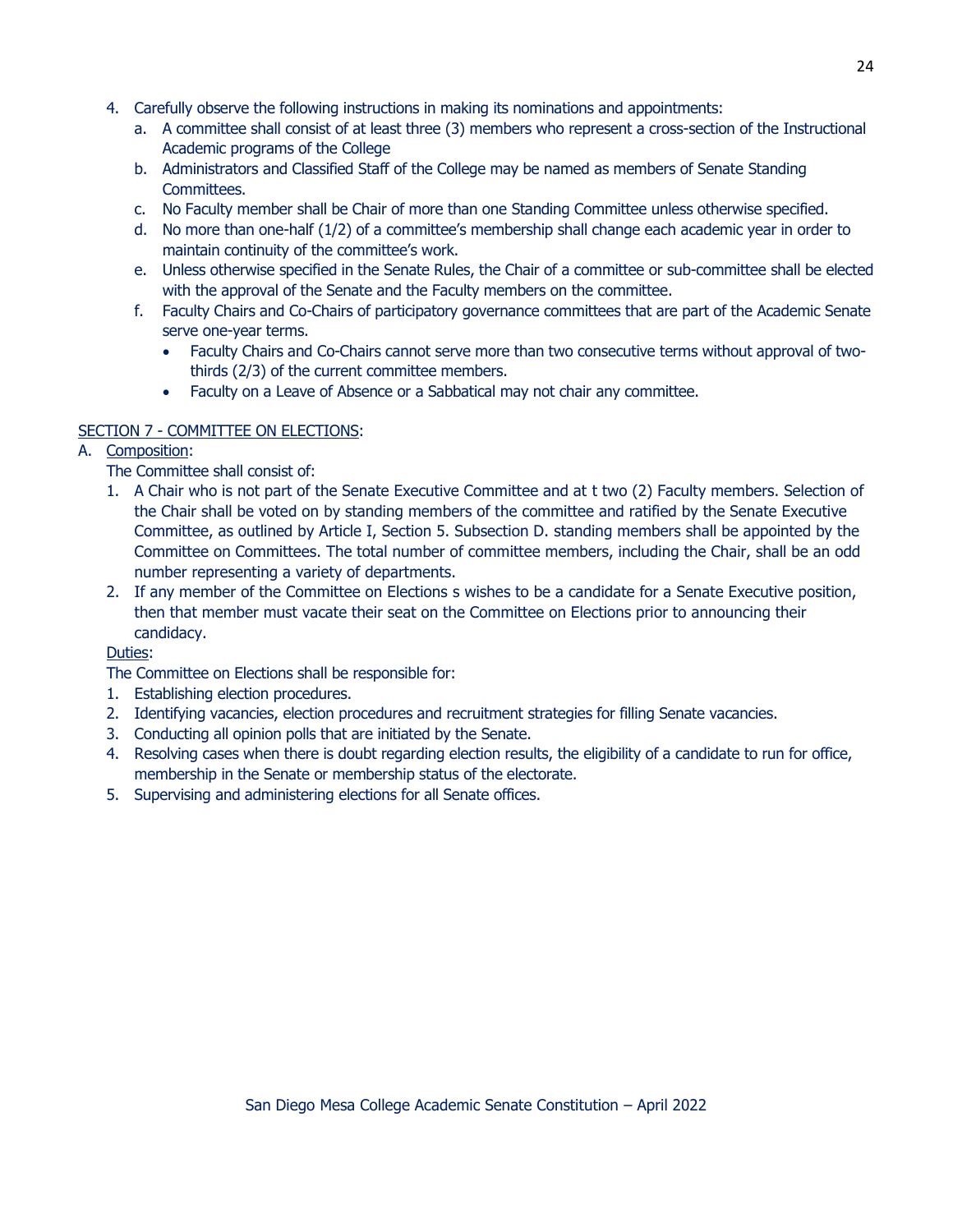## SECTION 8 - THE CURRICULUM REVIEW COMMITTEE (CRC):

- A. Composition:
	- The Committee shall consist of:
	- 1. The Vice President of Instruction serving as the Administrative Co-Chair.
	- 2. Faculty Co-Chair who also serves on the Senate Executive Committee.
	- 3. Deans Three (3) Representatives (Including One (1) from Career Technical Education CTE)
	- 4. At least ten (10) Faculty members appointed by the Committee on Committees.
		- a. Committee membership must be representative of the various schools, departments and programs of the college.
		- b. There must be one Faculty member representing the Counseling Department.
		- c. One Faculty member representing the Learning Resource Center (LRC) if one is available.
	- 5. One Classified Staff Member.
	- 6. At least one evaluator.
	- 7. One Student Representative if one is available.

## B. Duties:

The Curriculum Review Committee shall ensure San Diego Mesa College's Curriculum meets the standards and criteria defined by the mission statement of the College, District guidelines and the Education Code, especially the California Code of Regulations (Title 5, Section 5300.2)

- 1. Facilitate curriculum initiators in the origination and revision of Curriculum.
- 2. Facilitate the development of General Education requirements.
- 3. Facilitate the development of Graduation and Certificate Requirements.
- 4. Ensure program and course alignment within the SDCCD.
- 5. Ensure the Curriculum that San Diego Mesa College presents is in the best interest of our students.

## SECTION 9 – FACULTY/STAFF ADVISORY COMMITTEE ON THREATS (FACT):

### A. Composition:

The Committee shall consist of:

- 1. A Faculty or Staff Chair
- 2. At least Four (4) Faculty and Classified Staff Members (At least one (1) Faculty member and at least one (1) Classified Staff member):
- 3. One (1) Administrator
- 4. One (1) District Police Representative
- 5. One (1) Student Representative

# B. Duties:

The Faculty/Staff Advisory Committee on Threats (FACT) shall be responsible for:

- 1. Recommending policies and procedures for dealing with threats and potential threats to campus members (including but not limited to government laws, state education codes, district and campus policies, and union contracts);
- 2. Researching policies and procedures used by other educational institutions.
- 3. Conducting periodic surveys of Faculty and Staff to track incidences of threats and potential threats (reported and non-reported), Faculty/Staff response, wider campus response and other pertinent information.
- 4. Maintaining a repository of information (research, survey results, etc.) related to threatening and potentially threatening behaviors on campus to be shared with interested parties.
- 5. Engaging in any other activity deemed relevant and important to the mission of the committee.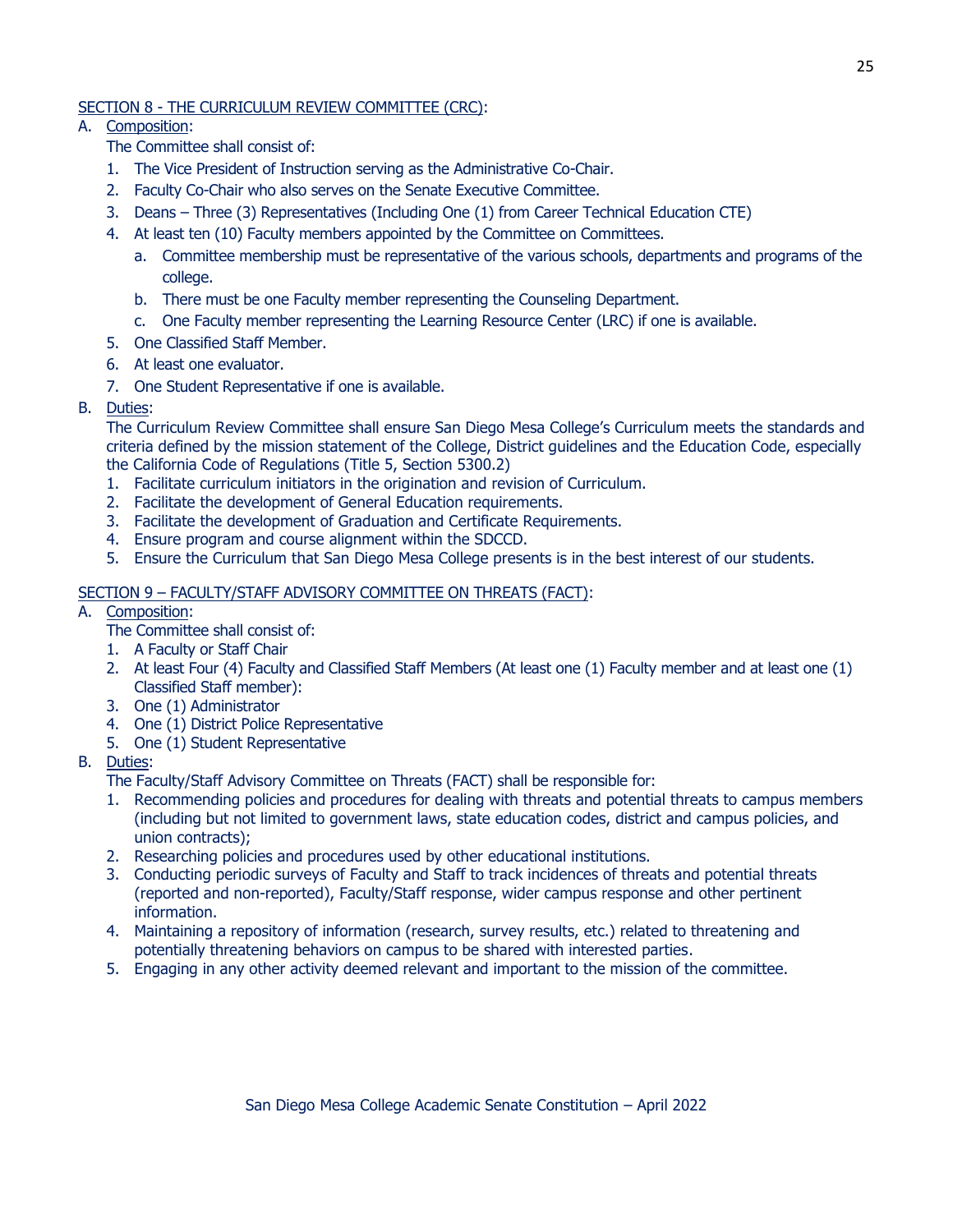## SECTION 10 - THE FACULTY/STAFF COMMITTEE ON DISTANCE EDUCATION:

A. Composition:

The Committee shall consist of:

- 1. A Faculty or Staff Chair selected by the committee.
- 2. Eight (8) Faculty and Classified Staff Members (At least one (1) Faculty member and at least one (1) Classified Staff member):
- 3. One (1) Administrator
- 4. One (1) Student Representative
- 5. The Faculty Online Mentor (SDCCD Appointed)

# B. Duties:

- The Faculty/Staff Committee on Distance Education shall be responsible for:
- 1. Alerting Faculty to State and District online education policy matters.
- 2. Providing a forum for discussing online instructional issues.
- 3. Directing Faculty to resources that support best practices and guidelines in online pedagogy.
- 4. Scheduling and advertising Flex presentations and other professional development opportunities for Faculty and Staff in the use of appropriate online platform, the progress of the State's Online Education Initiative (OEI) and other issues involving online classes and pedagogy.
- 5. Conducting periodic surveys of Faculty and Staff about the satisfaction level of online classes among Students, Faculty and Staff; advising the Academic Senate of any needed action with regard to Distance Learning.

# SECTION 11 - THE MESA COLLEGE LIBRARY ADVISORY COMMITTEE:

- A. Composition:
	- The Committee shall consist of:
	- 1. Two Librarian Faculty Co-Chairs
	- 2. The current Lead or Chair of the Library (if not already present as a co-chair)
	- 3. An administrative representative
	- 4. Contract or Adjunct Faculty Members representing each Instructional School including:
		- a. School of Arts and Languages
		- b. School of Business and Technology
		- c. School of Exercise Science, Health Education, Athletics and Dance
		- d. School of Health Sciences and Public Service
		- e. School of Humanities
		- f. School of Mathematics and Natural Sciences
		- g. School of Social/Behavioral Sciences and Multicultural Studies

# B. Duties:

The Mesa College Library Advisory Committee shall be responsible for:

- 1. Meeting with LRC representatives regularly to discuss topics of mutual concern.
- 2. Acting as the liaison between Faculty and the LRC.
- 3. Acting as a sounding board for LRC pilot programs and other new ideas.
- 4. Communicating LRC changes, ideas, knowledge, procedures and services to the Faculty.
- 5. Making regular reports to the Senate on its findings and recommendations.
- 6. Notifying the LRC of Faculty needs.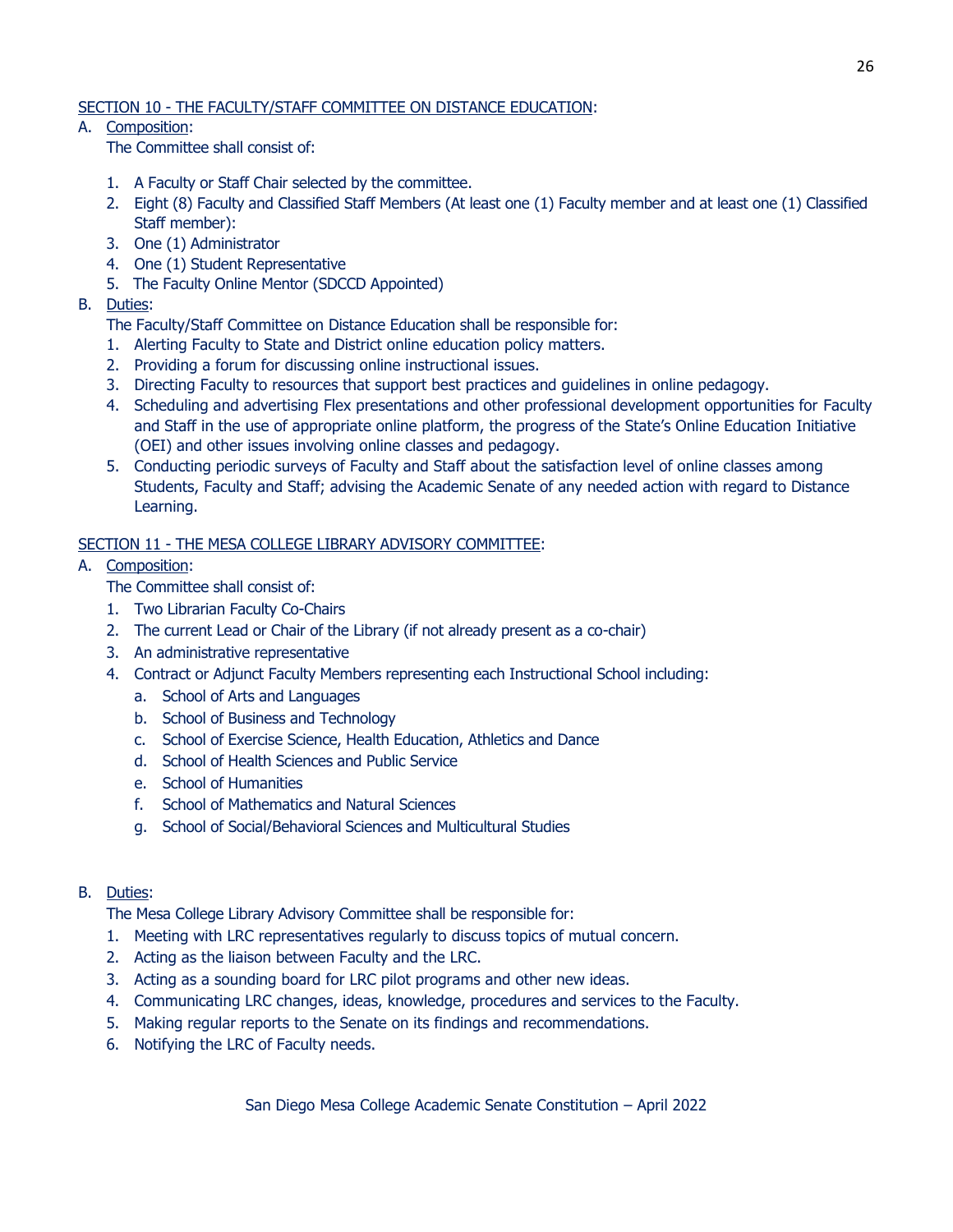### ARTICLE III - ORDER OF BUSINESS

#### SECTION 1 – AGENDA:

The regular Order of Business of the Senate shall be the agenda prepared by the Senate Executive Committee for the current meeting.

### SECTION 2 - AGENDA ITEMS:

- A. Any member of the Senate may present an agenda item to the Secretary of the Senate.
	- 1. The Secretary shall deliver all items presented to the Senate Executive Committee.
		- a. The items may be placed on the agenda for the next regular Senate meeting.
		- b. The items may also be referred to a specific committee.
		- c. Dispositions of such items shall be indicated in the minutes of the Senate Executive Committee.
- B. Items not presented to the Secretary of the Senate may also be presented to the Senate under "Other New Business" during a scheduled Senate meeting.

#### SECTION 3 – CHANGING THE AGENDA:

Any member of the Senate may move that the Senate considers an agenda item immediately or at a stated future meeting.

A. Standard rules of order for creating special orders or changing the agenda shall apply.

#### SECTION 4 - RESOLUTIONS:

When a new resolution is presented for the first reading as "New Business", an appropriate period of informative discussion, but not debate, shall be allowed.

A. This does not preclude further discussion and debate at the next meeting when the resolution comes up for action and/or Vote as "Old Business".

#### ARTICLE IV - MEETINGS

The dates and time of the regular meetings of the Academic Senate shall be scheduled far enough in advance to facilitate attendance by its members.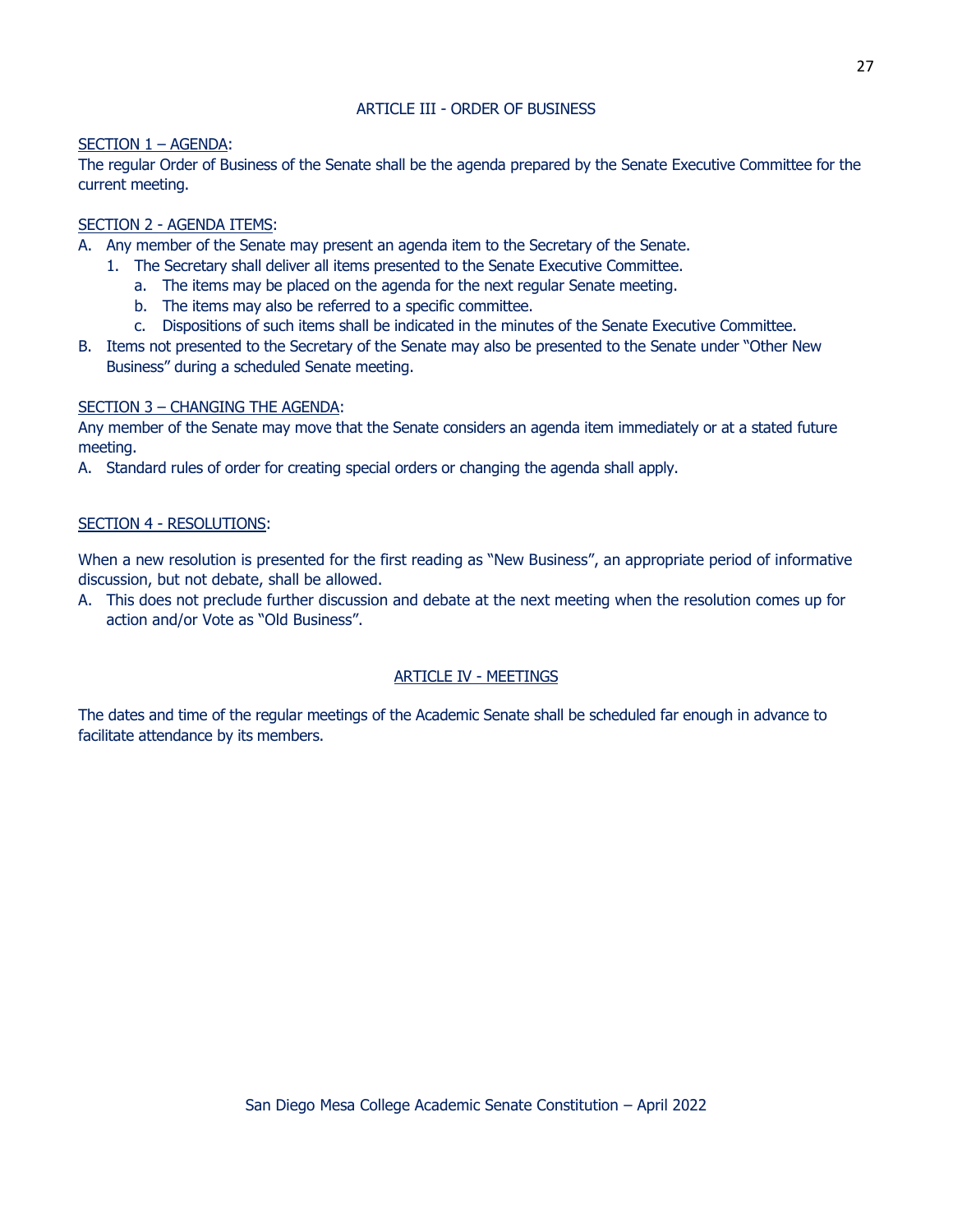### ARTICLE V - OTHER OFFICES IN THE SENATE

#### SECTION 1 – PARLIMENTARIAN:

There shall be a Parliamentarian appointed by the Senate President serving at the pleasure of the President, in alignment with the

Academic Senate for California Community College (ASCCC) bylaws and polices. The Parliamentarian's role shall be to give advice on

parliamentary procedure to the Senate President, Senate Officers, Senate standing committees, and Senate members. The

Parliamentarian may not serve while in non-faculty administrative roles, on a Leave of Absence, or on Sabbatical. If a senator is appointed

to the Parliamentarian position, then the senator vacates their seat.

### ARTICLE VI - PARLIAMENTARY AUTHORITY

#### SECTION 1 – PARLIAMENTARY PROCEDURES:

Parliamentary procedure that is not covered by these Senate Rules shall be determined according to the latest edition of "Robert's Rules of Order" in accordance with the "Brown Act.

### ARTICLE VII – CONTRIBUTIONS

The Senate Executive Committee is authorized to accept contributions on behalf of the Senate.

### ARTICLE VIII - AMENDMENTS

### SECTION 1:

Amendments to these Senate Rules may be adopted at any regular business meeting of the Senate by two-thirds (2/3) vote of Senators present, if the amendment was already presented at a previous meeting.

### SECTION 2:

An addendum will be attached to these Senate Rules which will contain material dealing with the Codification of Senate Operational Procedures.

- A. Changes may be approved by a majority vote of those Senators present in person or by proxy providing the proposed changes are already on the agenda for the current meeting.
	- 1. The changes must have already been submitted at a previous Senate meeting.

# ARTICLE IX - REVISION OF THE RULES OF GOVERNANCE

# **SECTION 1:**

A. The copies of any revisions to the Rules of Governance shall be distributed to members of the Senate.

1. Copies will also be made available to any interested Faculty member.

### SECTION 2:

- A. Addendum "A" to the Senate Rules shall be created for the purpose of providing a method of record keeping for all changes and modifications to this Constitution, its Bylaws or the Senate Rules.
	- 1. An up-to-date copy will be made available to the members of the Senate.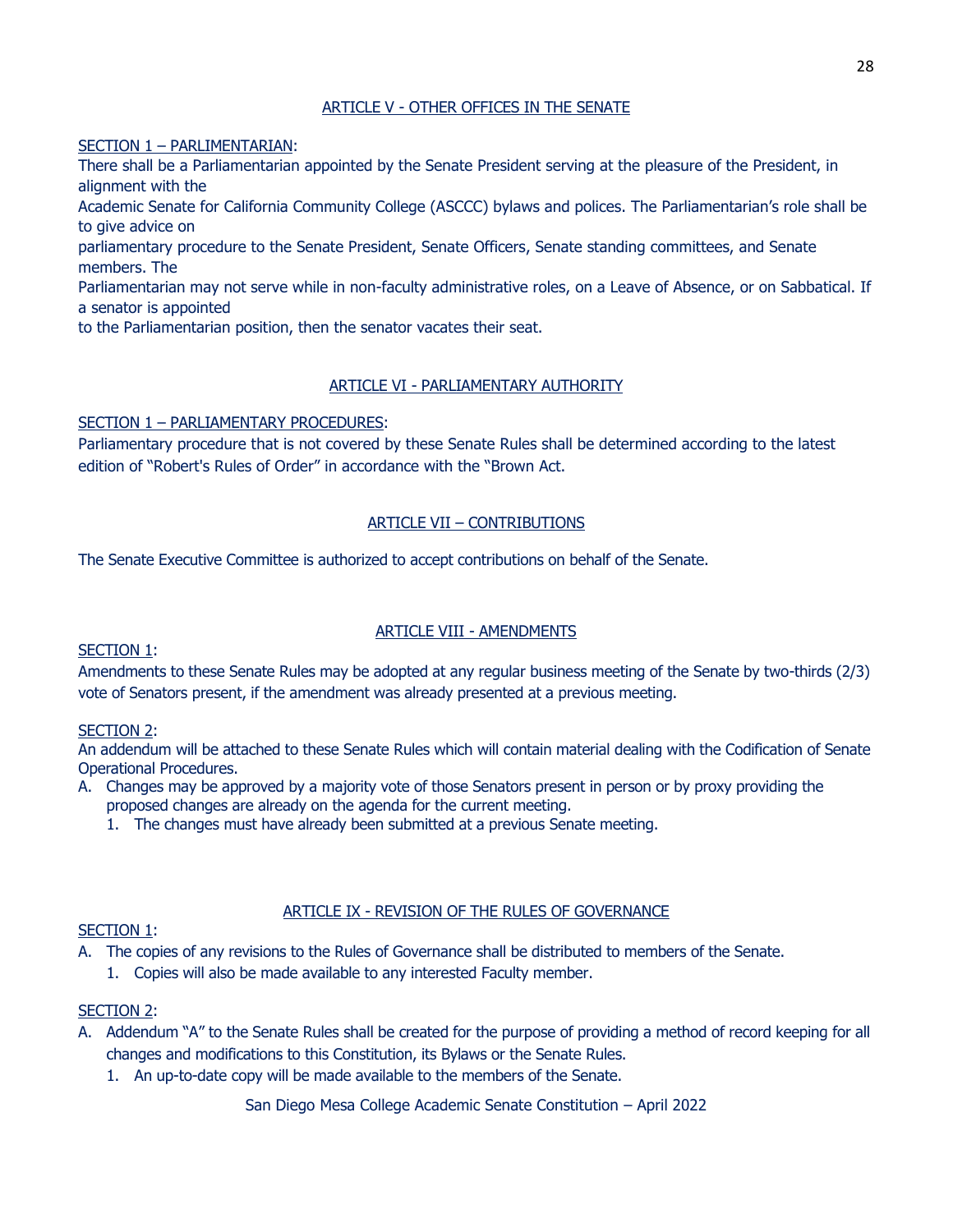Revised: May 1994 (Resolution 96. 4.4 - Removal of Committee & Subcommittee Chairs) Copy not Available)

Revised: September 1997 (Resolution 97.9.1 - Add Tenure & Promotion Review Committee to the list of Standing Committees)

Revised: September 2010 (Resolution 10.9.1 – Add Article III – Section IV added to the Senate's "Order of Business")

Revised: September 2013 (Resolution 13.9.1 – Revisions - Academic Affairs Committee)

Revised: September 2014 (Resolution 14.9.1 – Revise Academic Affairs Membership/Duties)

Revised: October 2014 (Resolution 14.10.1 – Add Faculty/Staff Advisory Com. on Threats (FACT) Membership/Duties)

Revised: April 2015 (Resolution 15.4.2 – Change Distance Education Committee to FACULTY/STAFF COMMITTEE ON DISTANCE EDUCATION & Update Committee Duties)

Article II, Section 2 of the Senate Rules:

Revised by the Academic Affairs Committee: October 2007 Approved by the Senate: December 2007

Article III, Section 4 of the Senate Rules was added and approved by the full Senate in September 2010.

Revised: October 2016 (Resolution 16.10.1 – Vice President (Senate Executive Committee) Constitutional Changes

Revised: May 2017 (Resolution 17.4.2 – Creation of the Career Technical Education Committee)

Revised: September 2018 (Resolution 18.5.2 – Constitutional Changes for the Career Technical Education Committee)

Revised: March 1, 2021 (Resolution 2021.2.1 – Proposed Constitutional Changes to correct inconsistencies in the process for assigning Faculty to committees.

Revised: March 1, 2021 (Resolution 2021.2.1 – Proposed Constitutional Changes for the Committee on Elections, Parliamentarian and Senate Dues.

Revised: October 2021 (Resolution 2021.10.1 – Remove the Professional Advancement Committee and the Tenure Promotion and Review Committee from the list of Standing Committees.

Revised: April 2022 (Resolution 2022.3.1 – Replace the Learning Resources Center (LRC) Liaison Committee and create the Mesa College Library Advisory Committee and add to the list of Standing Committees.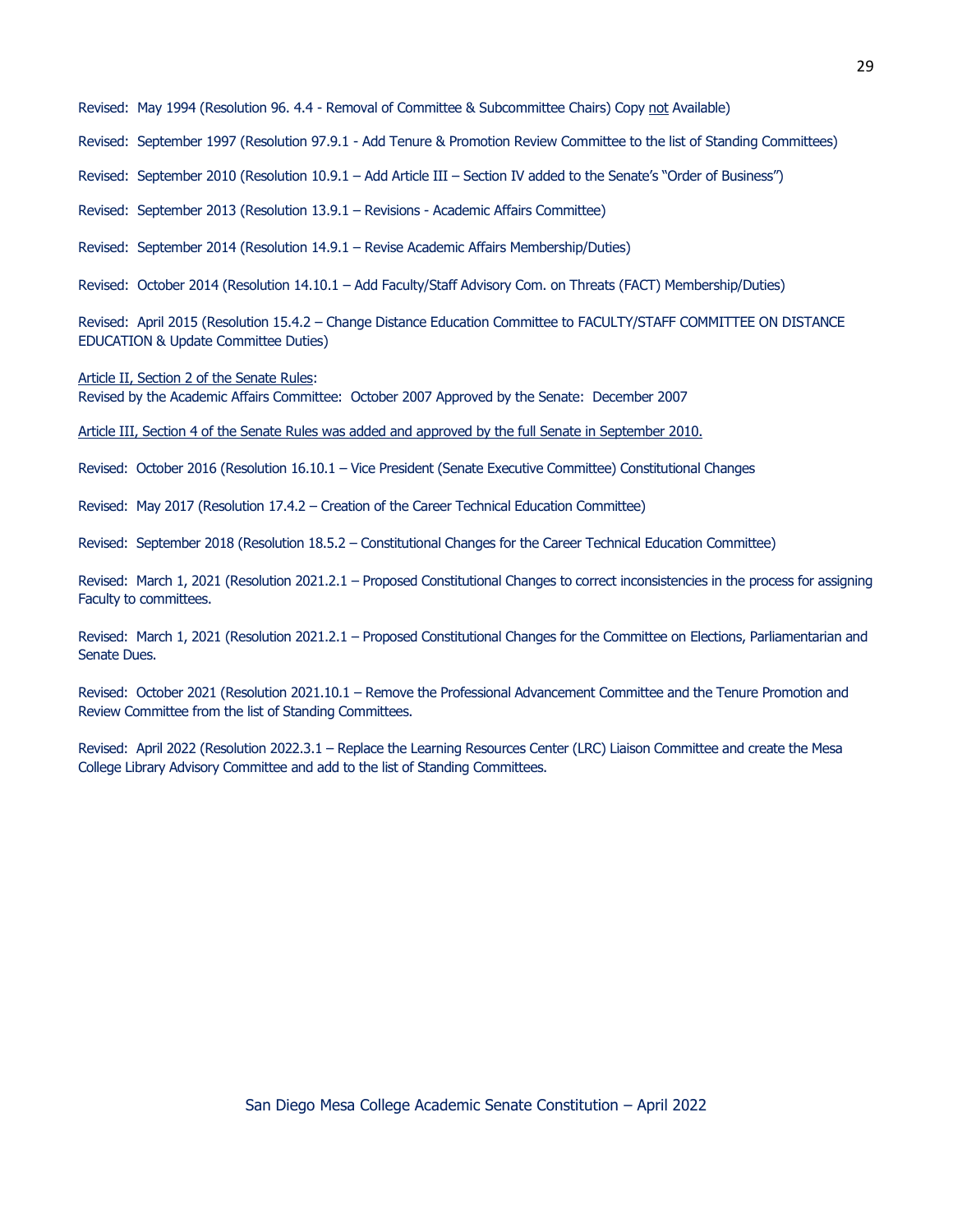#### **ADDENDUM "A" SENATE RULES SAN DIEGO MESA COLLEGE ACADEMIC SENATE CONSTITUTION**

Sample of report style for the Faculty Chair of the Committee on Committees as required in the Senate Rules, Article I, Section 5, Subsection F, Item 4:

TO: The Chair of the Committee on Committees

FR: \_\_\_\_\_\_\_\_\_\_\_\_\_\_\_\_\_\_\_\_\_, Chair of the \_\_\_\_\_\_\_\_\_\_\_\_\_\_\_\_\_\_\_ Committee

| RE: Business or Legislation before the Committee $-$ Report of |  |
|----------------------------------------------------------------|--|
| Date of Submission:                                            |  |
| Nature and/or Intent of Business or Legislation:               |  |

The following guide shall be used in reporting the action of the Senate when a motion is presented for consideration and action:

| Second: ________________________ |                             |  |
|----------------------------------|-----------------------------|--|
|                                  |                             |  |
| Vote:                            |                             |  |
|                                  | No<br>Yes<br>Abstain        |  |
|                                  |                             |  |
|                                  |                             |  |
|                                  |                             |  |
| Second: ________________________ |                             |  |
|                                  |                             |  |
| Vote:                            |                             |  |
|                                  | <b>Abstain</b><br>Yes<br>No |  |
|                                  |                             |  |
|                                  |                             |  |
|                                  |                             |  |
| Second: ________________________ |                             |  |
|                                  |                             |  |
| Vote:                            |                             |  |
|                                  | No<br>Abstain<br>Yes        |  |